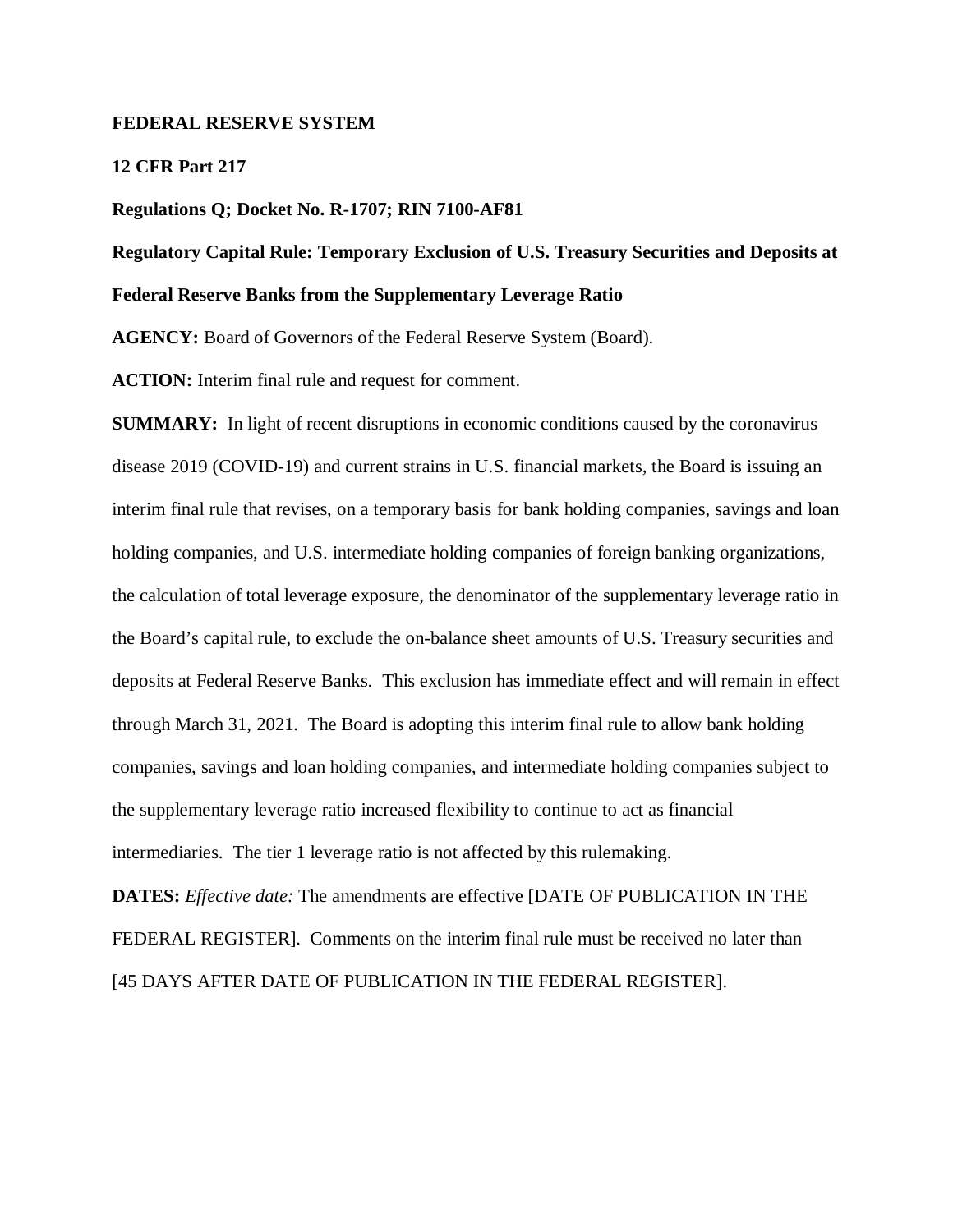#### **ADDRESSES:**

You may submit comments, identified by Docket No. R-1707; RIN 7100-AF81, by any of the following methods:

• Agency website: http://www.federalreserve.gov. Follow the instructions for submitting comments at http://www.federalreserve.gov/generalinfo/foia/ProposedRegs.cfm.

• E-mail: regs.comments@federalreserve.gov. Include docket and RIN numbers in the subject line of the message.

• FAX: (202) 452-3819 or (202) 452-3102.

• Mail: Ann E. Misback, Secretary, Board of Governors of the Federal Reserve System, 20th Street and Constitution Avenue, NW, Washington, DC 20551.

All public comments will be made available on the Board's web site at

http://www.federalreserve.gov/generalinfo/foia/ProposedRegs.cfm as submitted, unless modified for technical reasons or to remove personally identifiable information at the commenter's request. Accordingly, comments will not be edited to remove any identifying or contact information. Public comments may also be viewed electronically or in paper in Room 146, 1709 New York Avenue, NW, Washington, DC 20006, between 9:00 a.m. and 5:00 p.m. on weekdays. For security reasons, the Board requires that visitors make an appointment to inspect comments. You may do so by calling (202) 452-3684.

#### **FOR FURTHER INFORMATION CONTACT:**

Anna Lee Hewko, Associate Director, (202) 530-6360; Constance Horsley, Deputy Associate Director, (202) 452-5239; Elizabeth MacDonald, Manager, (202) 475-6316; Sviatlana Phelan, Lead Financial Institution Policy Analyst, (202) 912-4306; or Christopher Appel, Senior Financial Institution Policy Analyst II, (202) 973-6862, Division of Supervision and Regulation; Benjamin McDonough, Assistant General Counsel, (202) 452-2036; Mark Buresh, Senior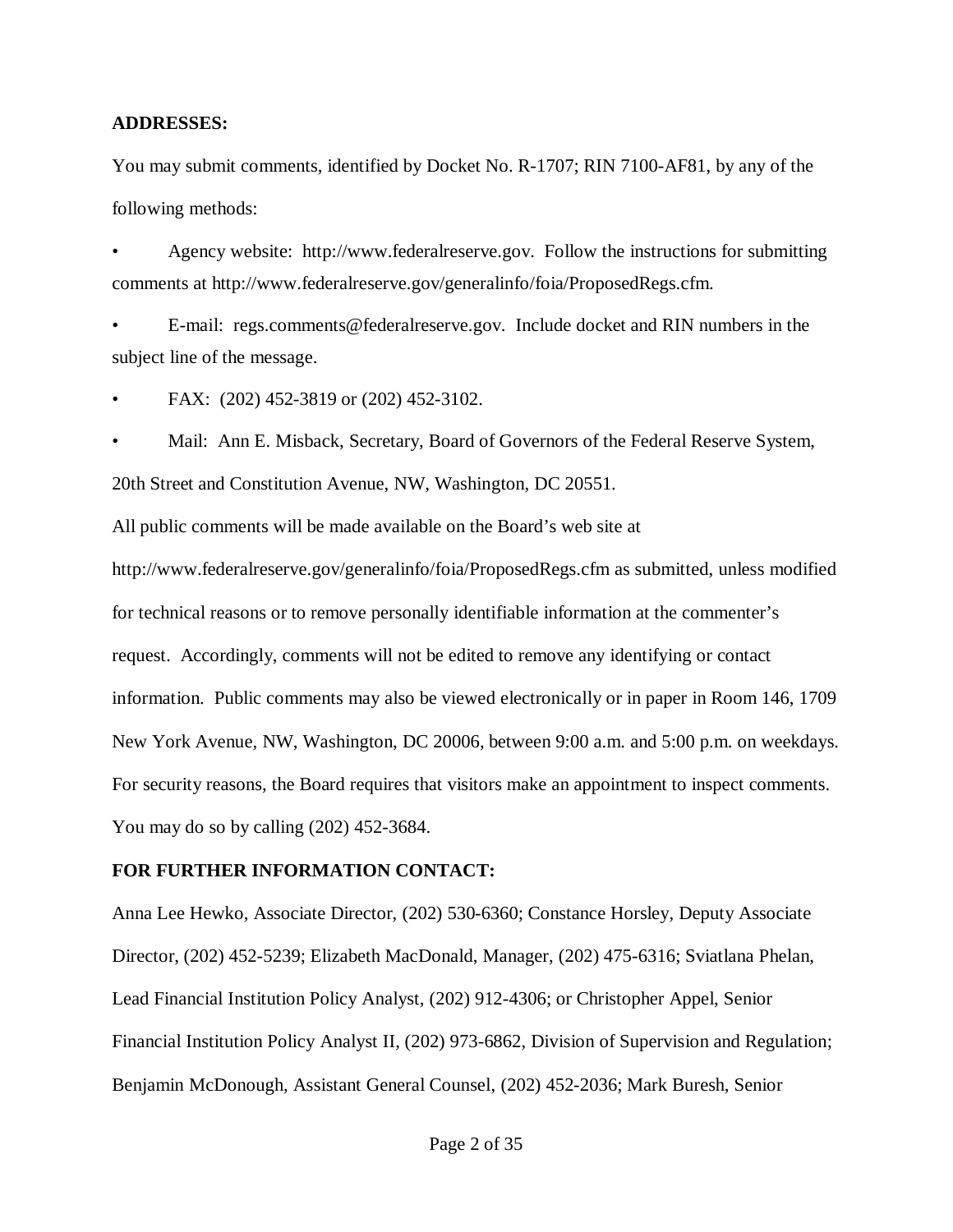Counsel, (202) 452-5270; Andrew Hartlage, Counsel, (202) 452-6483; Jeffery Zhang, Attorney, (202) 736-1968; or Jasmin Keskinen, Legal Assistant, (202) 475-6650, Legal Division, Board of Governors of the Federal Reserve System, 20th Street and Constitution Avenue, NW, Washington, DC 20551. Users of Telecommunication Device for Deaf (TDD) only, call (202) 263-4869.

## **SUPPLEMENTARY INFORMATION:**

## **Table of Contents**

- I. Background
- II. The Interim Final Rule
- III. Impact Assessment
- IV. Administrative Law Matters
	- A. Administrative Procedure Act
	- B. Congressional Review Act
	- C. Paperwork Reduction Act
	- D. Regulatory Flexibility Act
	- E. Riegle Community Development and Regulatory Improvement Act of 1994
	- F. Use of Plain Language

## **I. Background**

Recent events have significantly and adversely impacted global financial markets. The spread of the Coronavirus Disease 2019 (COVID-19) has slowed economic activity in many countries, including the United States. In particular, sudden disruptions in financial markets have caused banking organizations' balance sheets to expand due to customer draws on credit lines, acquisition of significant amounts of U.S. Treasury securities (Treasuries), as well as other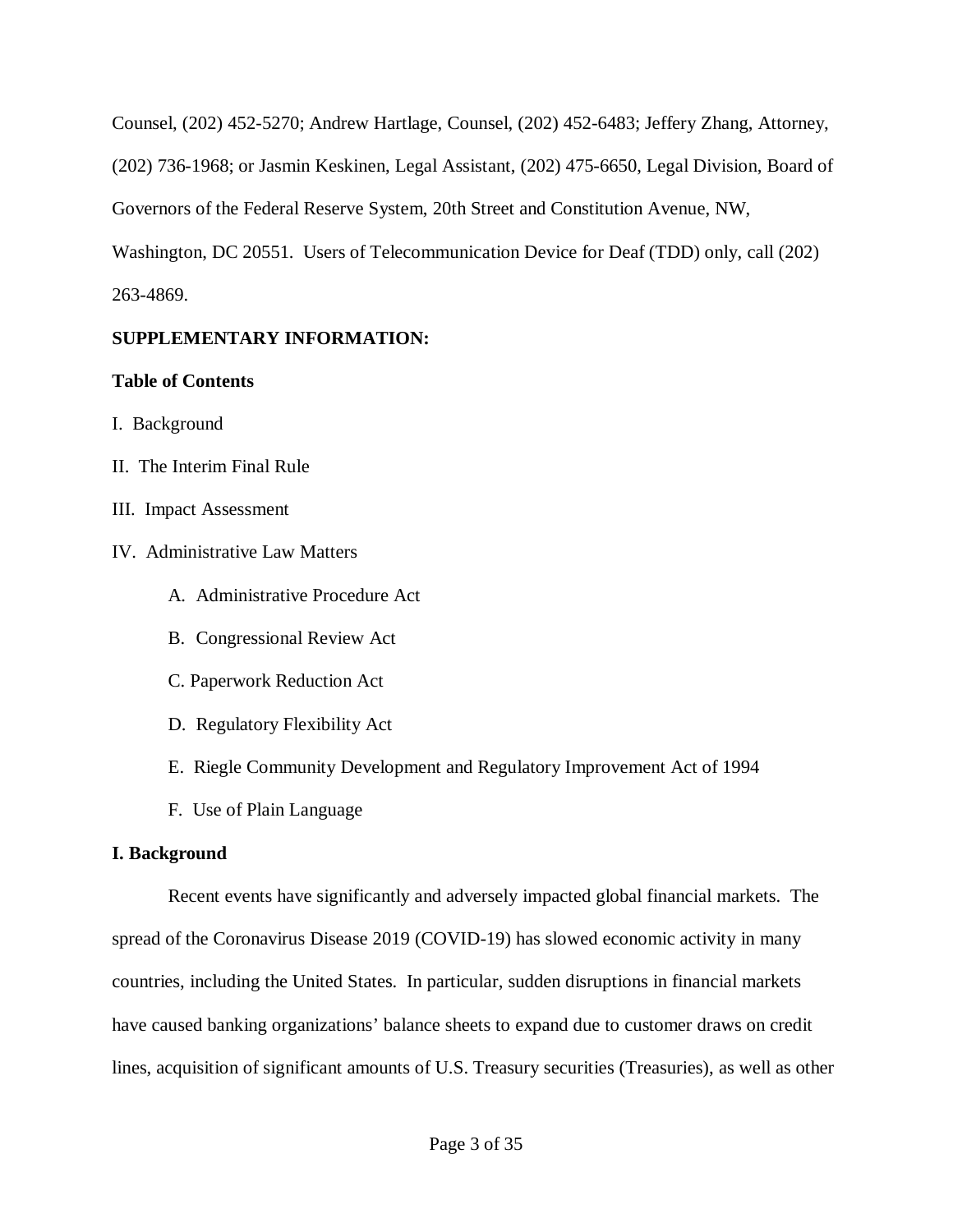financial intermediary activities. As a result, banking organizations have been making substantial deposits in their accounts at Federal Reserve Banks (deposits at Federal Reserve Banks) and these trends are expected to continue to increase temporarily while banking organizations respond to disruptions in the financial markets.

For a bank holding company, savings and loan holding company, or U.S. intermediate holding company required to be established or designated under section 252.153 of the Board's Regulation YY (holding company) that is a global systemically important bank holding company (GSIB) or subject to Category II or Category III capital standards, the capital rule requires a minimum supplementary leverage ratio of 3 percent, measured as the ratio of a banking organization's tier [1](#page-3-0) capital to its total leverage exposure.<sup>1</sup> Total leverage exposure, the denominator of the supplementary leverage ratio, includes certain off-balance sheet exposures in addition to on-balance sheet assets.

GSIBs also are subject to enhanced supplementary leverage ratio ( $eSLR$ ) standards.<sup>[2](#page-3-1)</sup> Under the eSLR, GSIB top-tier bank holding companies must maintain a supplementary leverage ratio greater than 3 percent plus a leverage buffer of 2 percent to avoid limitations on the banking organization's capital distributions and certain discretionary bonus payments.<sup>[3](#page-3-2)</sup>

<span id="page-3-0"></span> $\frac{1}{1}$ <sup>1</sup> See 84 FR 59230 (Nov. 1, 2019). Holding companies that are subject to Category II standards include those with (1) at least \$700 billion in total consolidated assets or (2) at least \$75 billion in cross-jurisdictional activity and at least \$100 billion in total consolidated assets. Depository institution holding companies that are subject to Category III standards include those with (1) at least \$250 billion in average total consolidated assets or (2) at least \$100 billion in average total consolidated assets and at least \$75 billion in average total nonbank assets, average weighted short-term wholesale funding; or average off-balance sheet exposure. See 12 CFR 217.2. Depository institutions may also be subject to the supplementary leverage ratio.

<span id="page-3-1"></span><sup>&</sup>lt;sup>2</sup> See 79 FR 24528 (May 1, 2014); 80 FR 49082 (August 14, 2015).

<span id="page-3-2"></span><sup>&</sup>lt;sup>3</sup> GSIB depository institution subsidiaries must maintain a 6-percent supplementary leverage ratio to be considered "well capitalized" under the Board's prompt corrective action (PCA) framework. 79 FR 24528.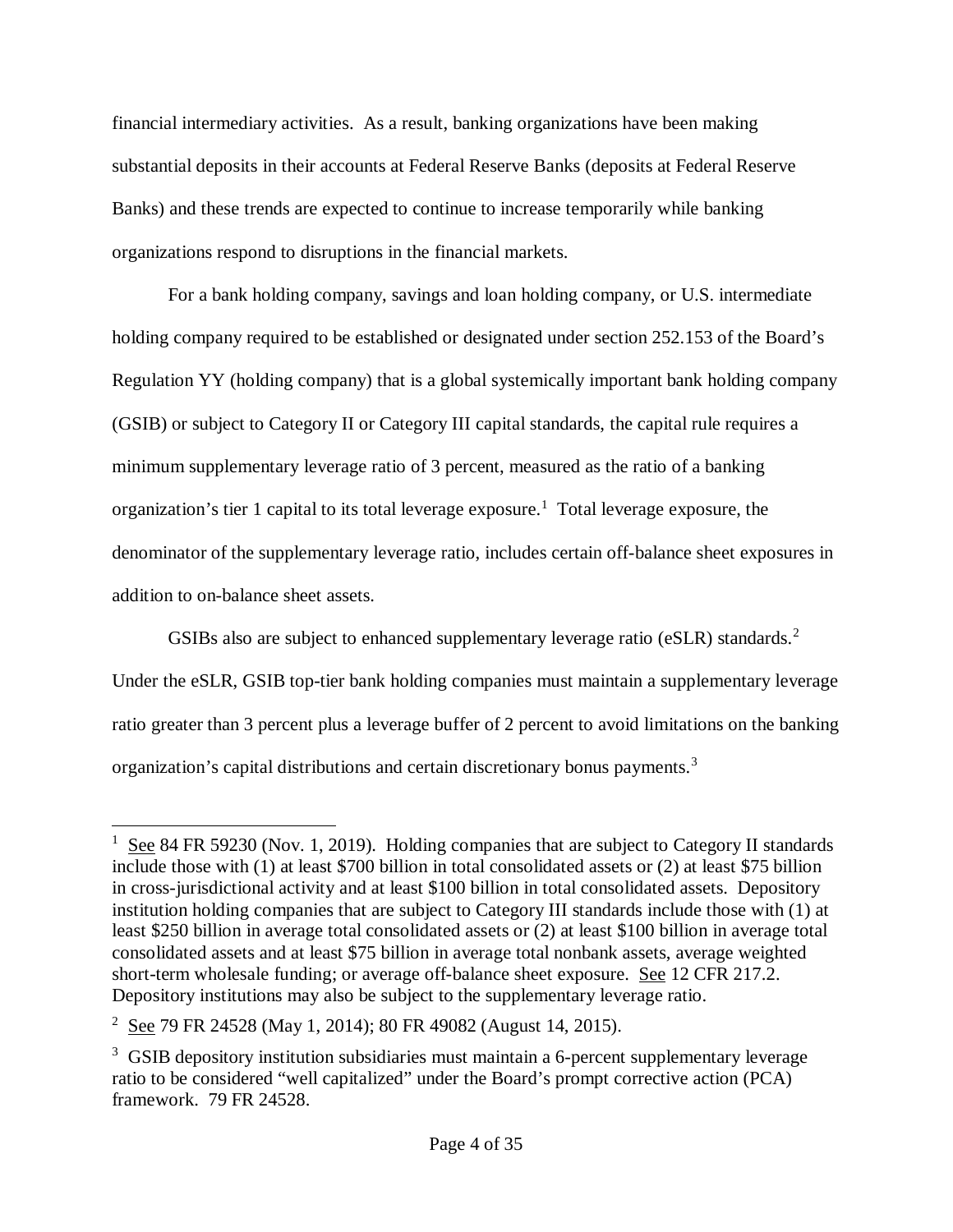#### **II. The Interim Final Rule**

In contrast to the risk-based capital requirements, a leverage ratio does not differentiate the amount of capital required by exposure type. Rather, a leverage ratio puts a simple and transparent lower bound on banking organization leverage. A leverage ratio protects against underestimation of risk both by banking organizations and by risk-based capital requirements and serves as a complement to risk-based capital requirements. Under the supplementary leverage ratio, banking organizations include all their on-balance sheet assets, including Treasuries and deposits at Federal Reserve Banks, in total leverage exposure.

The ability of institutions to hold certain assets, most notably deposits held at a Reserve Bank for a depository institution and Treasury securities, is essential to market functioning, financial intermediation, and funding market activity, particularly in periods of financial uncertainty. In response to volatility and market strains in recent weeks, the Federal Reserve has taken several actions to support market functioning and the flow of credit to the economy. The response to COVID-19 has notably increased the size of the Federal Reserve's balance sheet and resulted in a large increase in the amount of reserves in the banking system. The Federal Reserve's balance sheet will continue to expand in the near term, as asset purchases continue and recently-announced facilities to support the flow of credit to households and business begin operations. In addition, market participants have liquidated a high volume of assets and deposited the cash proceeds with banking organizations in recent weeks, further increasing the size of banking organizations' balance sheets.

Absent any adjustments, the resulting increase in the size of banking organizations' balance sheets may cause a sudden and significant increase in the regulatory capital needed to meet a holding company's supplementary leverage ratio requirement. This is particularly the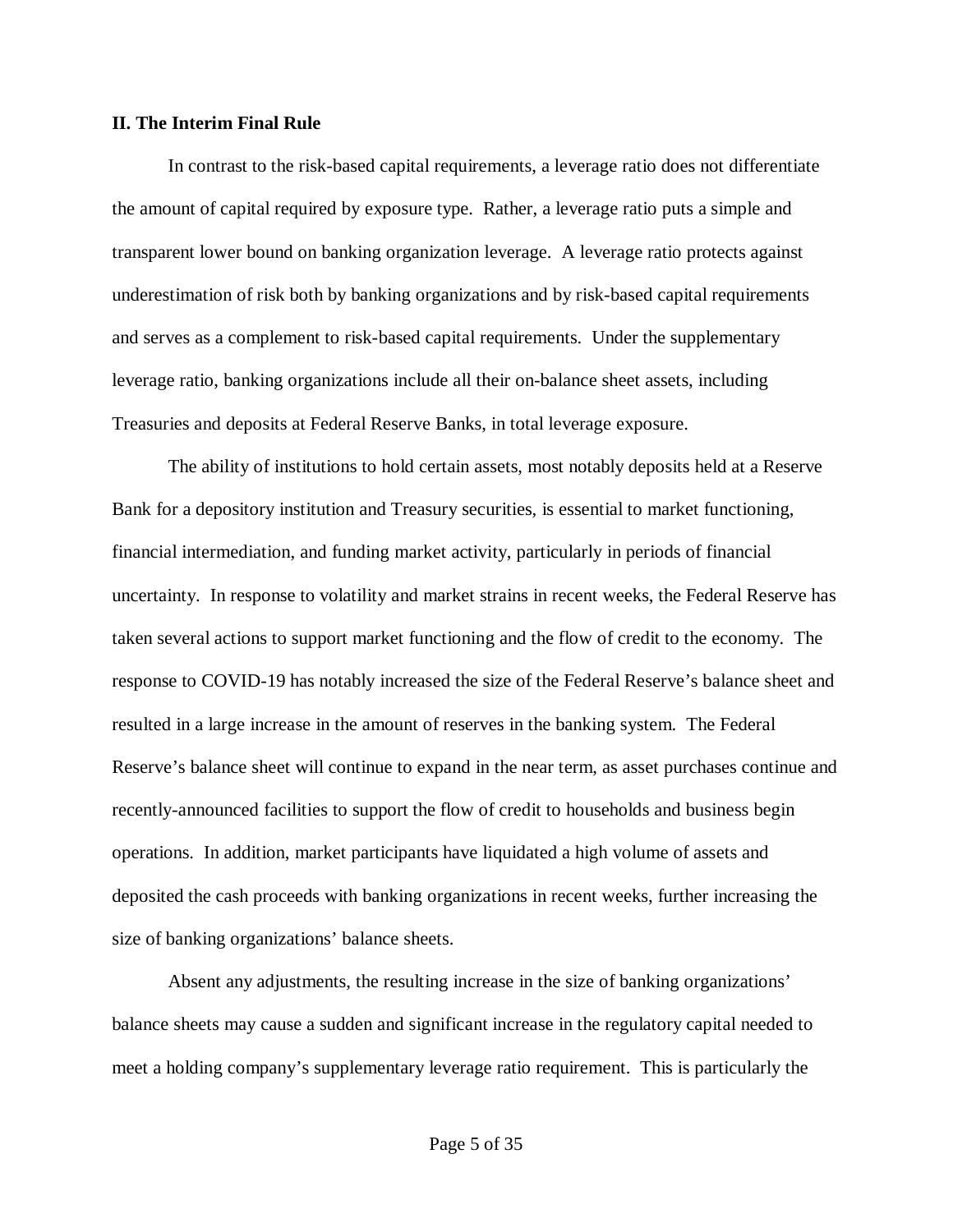case for many holding companies subject to the supplementary leverage ratio, which are significant participants in financial intermediation services, including as primary dealers in the open market operations of the Federal Open Market Committee (FOMC) and as major custodians of securities.

The Federal Reserve's role in conducting monetary policy includes achieving rate control through open market operations of Treasury securities and supporting Treasury market functioning more broadly. A liquid and smooth functioning of the Treasury market is important to monetary policy implementation and financial stability. Open market operations have long been used to supply reserves to the banking system and to help control the federal funds rate and keep it in the target range set by the FOMC. Part of the crisis response in recent weeks has been a substantial increase in the size and frequency of open market operations.

In order to facilitate holding companies' significant increase in reserve balances resulting from the Federal Reserve's asset purchases and the establishment of various programs to support the flow of credit to the economy, as well as the need for these institutions to continue to accept exceptionally high levels of customer deposits, the Board is issuing this interim final rule to temporarily exclude Treasuries and deposits at Federal Reserve Banks from total leverage exposure for these institutions through March 31, 2021, as calculated under the Board's capital rule.<sup>[4](#page-5-0)</sup> For purposes of reporting the supplementary leverage ratio as of June 30, 2020, banking

<span id="page-5-0"></span> $\frac{1}{4}$ <sup>4</sup> The Board, together with the Office of the Comptroller of the Currency and the Federal Deposit Insurance Corporation, recently issued a final rule, effective April 1, 2020, which implements section 402 of the Economic Growth, Regulatory Relief, and Consumer Protection Act by amending the capital rule to allow a banking organization that qualifies as a custodial banking organization to exclude from total leverage exposure deposits at qualifying central banks, subject to limits (402 rule). The 402 rule came into effect on April 1, 2020. Holding companies will be able to exclude deposits at Federal Reserve Banks from total leverage exposure under this interim final rule and those that are also custodial banking organizations will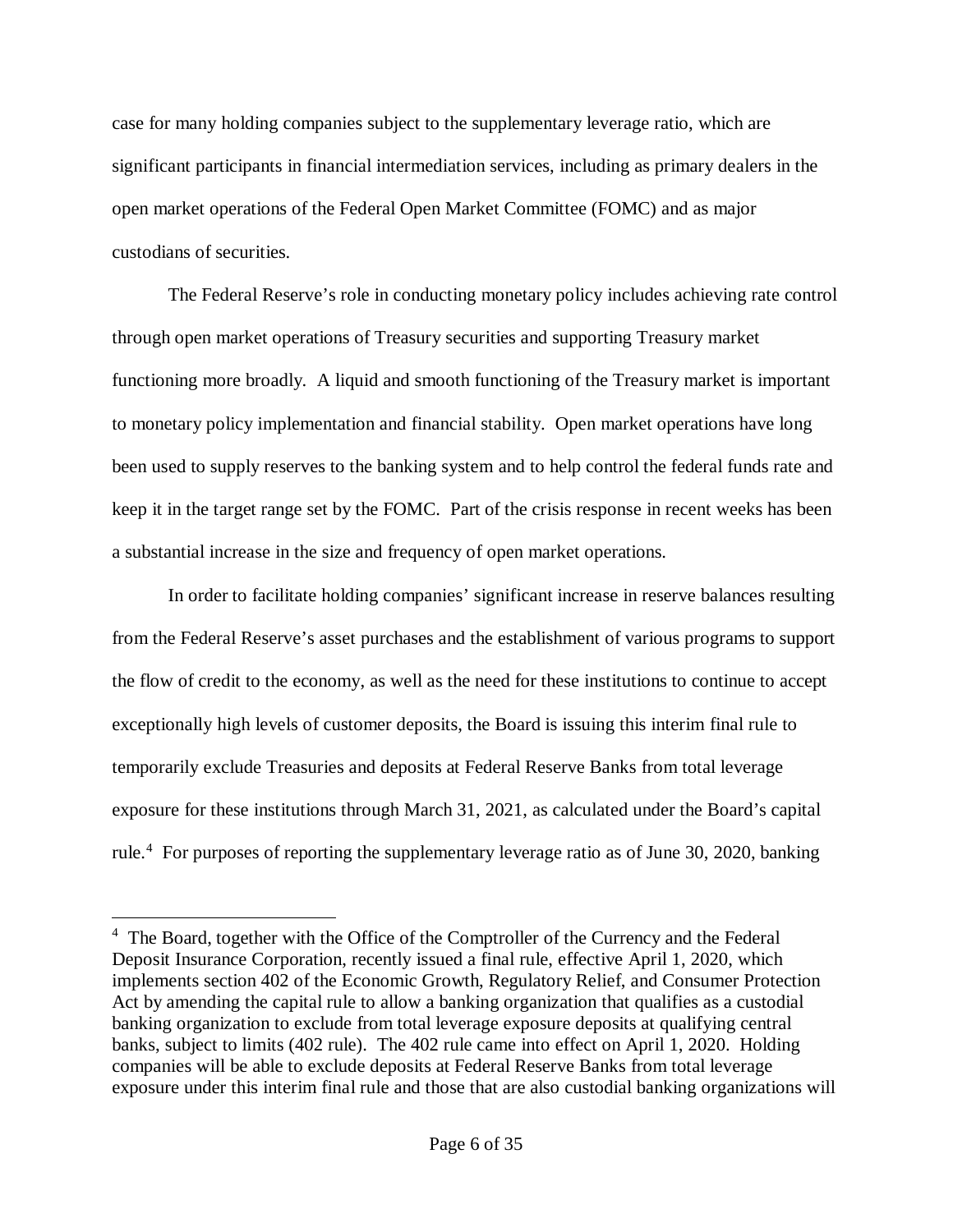organizations subject to this interim final rule must reflect the exclusion of Treasuries and deposits at Federal Reserve Banks from total leverage exposure, as if this interim final rule had been in effect for the entire second quarter of 2020. This will have the effect of reducing any constraint imposed by the supplementary leverage ratio on these exposures as these banking organizations respond to market disruptions. The Board is providing the temporary exclusion contained in the interim final rule in order to allow banking organizations to expand their balance sheets as appropriate to continue to serve as financial intermediaries, rather than to allow banking organizations to increase capital distributions, and will administer the interim final rule accordingly. This interim final rule does not affect the tier 1 leverage ratio, which will continue to serve as a backstop for all banking organizations subject to the capital rule. [5](#page-6-0)

The interim final rule revises the measure of total leverage exposure on a temporary basis for the limited purposes of the Board's capital rule and reporting the supplementary leverage ratio on FR Y-9C only.<sup>[6](#page-6-1)</sup> Currently, holding companies report their supplementary leverage ratios on Regulatory Capital Reporting for Institutions Subject to the Advanced Capital Adequacy Framework (FFIEC 101), Schedule A; and the Board's FR Y-9C report, Schedule

 $\overline{a}$ 

also be able to exclude the lesser of deposits at foreign qualifying central banks and amount of funds in deposit accounts at the custodial banking organization that are linked to fiduciary or custodial and safekeeping accounts at the custodial banking organization.

<span id="page-6-0"></span><sup>&</sup>lt;sup>5</sup> The tier 1 leverage ratio measures the ratio of tier 1 capital to average total consolidated assets. Banking organizations subject to the capital rule must maintain a minimum tier 1 leverage ratio of 4 percent.

<span id="page-6-1"></span><sup>&</sup>lt;sup>6</sup> This interim final rule will also impact the requirements of the Board's total loss-absorbing capacity rule. Specifically, the minimum total loss-absorbing capacity and long-term debt requirements based on total leverage exposure will be impacted by the interim final rule's exclusion of assets from total leverage exposure. See 12 CFR part 252, subparts G and P.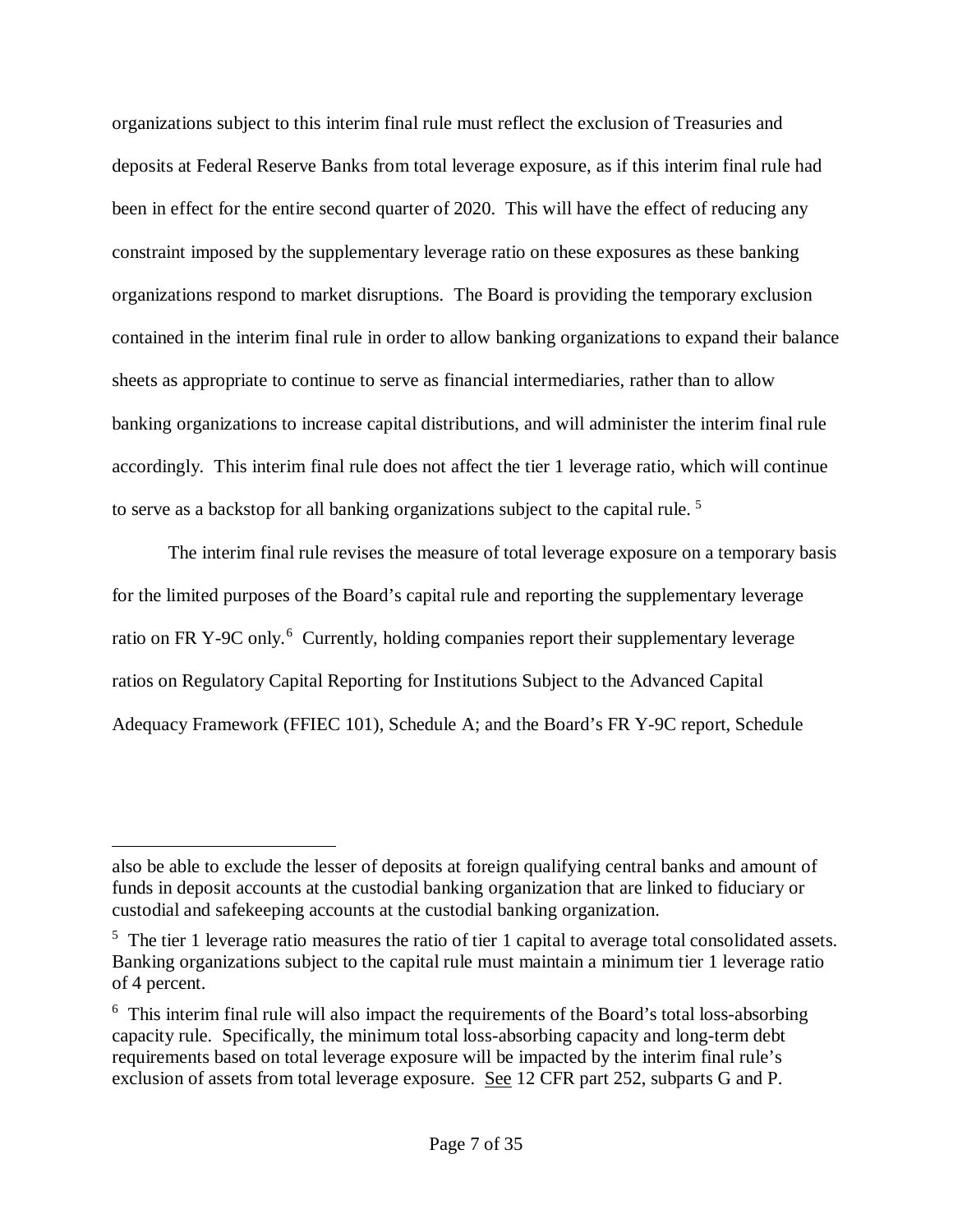$HC-R$ .<sup>[7](#page-7-0)</sup> This rule does not affect the reporting of the supplementary leverage ratio on the interagency FFIEC reporting schedules. The Board is making conforming changes to the Board's Y-9C to reflect the interim final rule's revisions to the supplementary leverage ratio. In addition, the interim final rule provides for the necessary modifications of the disclosure requirements of section 173 of the capital rule, as applicable to holding companies, to reflect the exclusion provided by the interim final rule. The Board also is revising the FR Y-15 to prevent the interim final rule's temporary exclusions from total leverage exposure from impacting the measurement of the size systemic indicator. The changes to the Board's information collections are described in the Paperwork Reduction Act discussion below.

The Board seeks comment on all aspects of this interim final rule.

*Question 1: Discuss the advantages and disadvantages of removing Treasuries and deposits at Federal Reserve Banks from total leverage exposure. How does the interim final rule support the objectives of facilitating financial intermediation by banking organizations? What other steps could be taken to support this objective in the current environment? How does the interim final rule impact the concurrent objective of safety and soundness? Is the end date of March 31, 2021, for the exclusion under the interim final rule consistent with the objectives of the rule or should an earlier or a later end date be used instead, and, if so, why?*

*Question 2: What additional assets or exposure types should the Board consider to exclude temporarily from total leverage exposure in order to achieve the interim final rule's objectives? For example, should the Board exclude deposits at certain foreign central banks, foreign sovereign debt instruments, or exposures guaranteed by the U.S. federal government*

<span id="page-7-0"></span> <sup>7</sup>  $\frac{7}{1}$  Banking organizations that are required to submit the FR Y-14A on April 6, 2020, have the option to include these changes in their stress test results, for purposes of their projections in the second quarter of 2020 through the first quarter of 2021.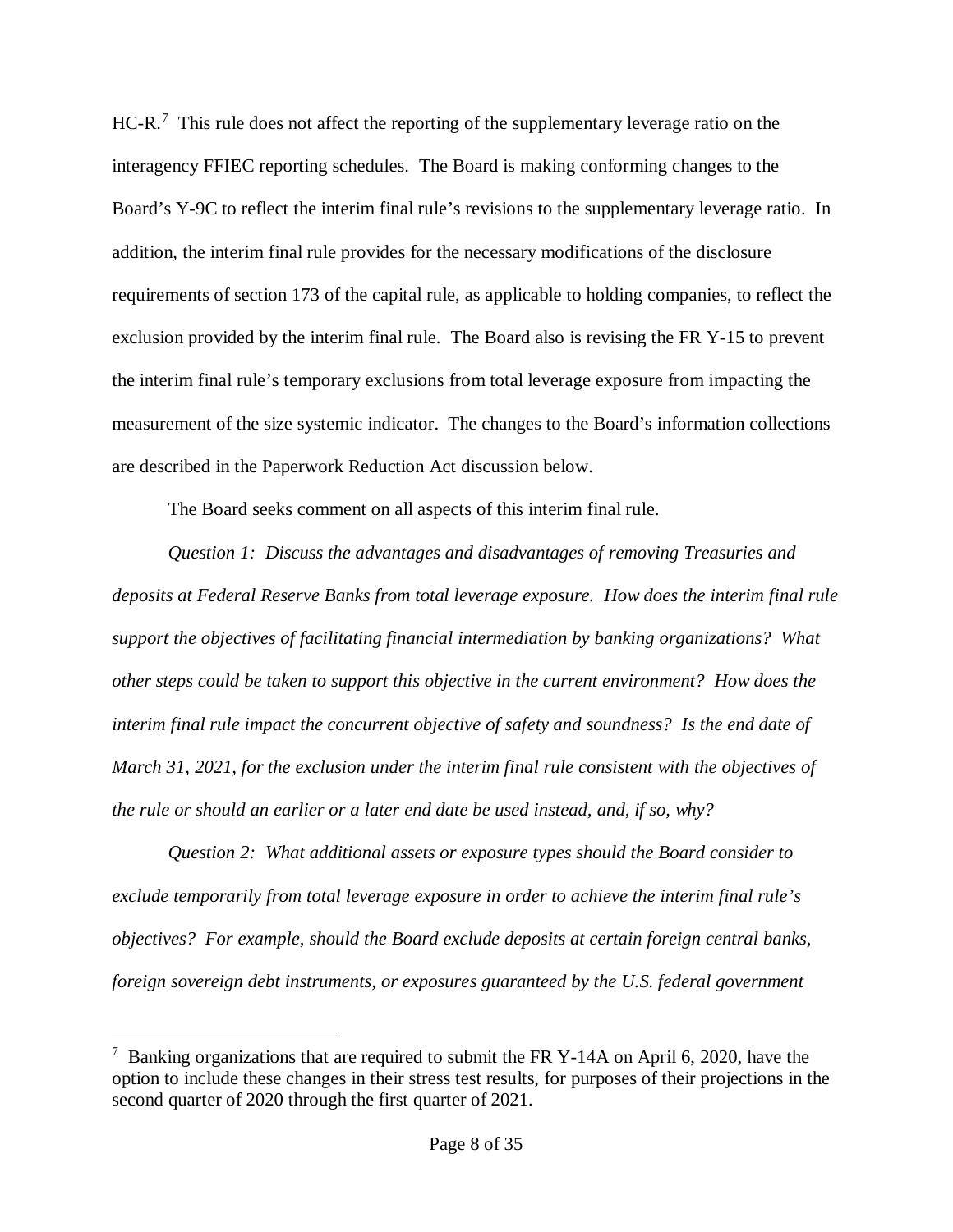*and, if yes, why? Should the Board exclude any specific repo-style transactions that would support banking organizations' role as financial intermediaries, and, if yes, why?* 

*Question 3: The interim final rule modifies the supplementary leverage ratio for purposes of the Board's capital rule and, indirectly, other rules including the Board's total lossabsorbing capacity rule, but includes revisions to the Board's FR Y-15 so that the size systemic indicator is not impacted by this interim final rule. What would be the advantages and disadvantages of the Board temporarily excluding Treasuries and deposits at Federal Reserve Banks from the size systemic indicator on the FR Y-15?*

#### **III. Impact Assessment**

In the past, the supplementary leverage ratio requirement has not prevented banking organizations from supporting the orderly functioning of the Treasury market or serving as financial intermediaries. However, as a result of the ongoing COVID-19 crisis, stress has materialized in numerous financial markets. In particular, liquidity conditions in the Treasury market have deteriorated in past weeks, evidenced by widening bid-ask spreads that remain elevated despite increased open market operations by the Federal Reserve. Large holding companies have cited balance sheet constraints for their broker-dealer subsidiaries as an obstacle to supporting the Treasury market. Specifically, the supplementary leverage ratio can limit holding companies' ability to own Treasuries outright as well as to increase deposits at the Federal Reserve Banks.

Temporarily excluding Treasuries and deposits at Federal Reserve Banks from the denominator of the supplementary leverage ratio increases leverage exposure capacity of a banking organizations. In particular, using data from the fourth quarter of 2019, the Board expects that the interim final rule would temporarily decrease binding tier 1 capital requirements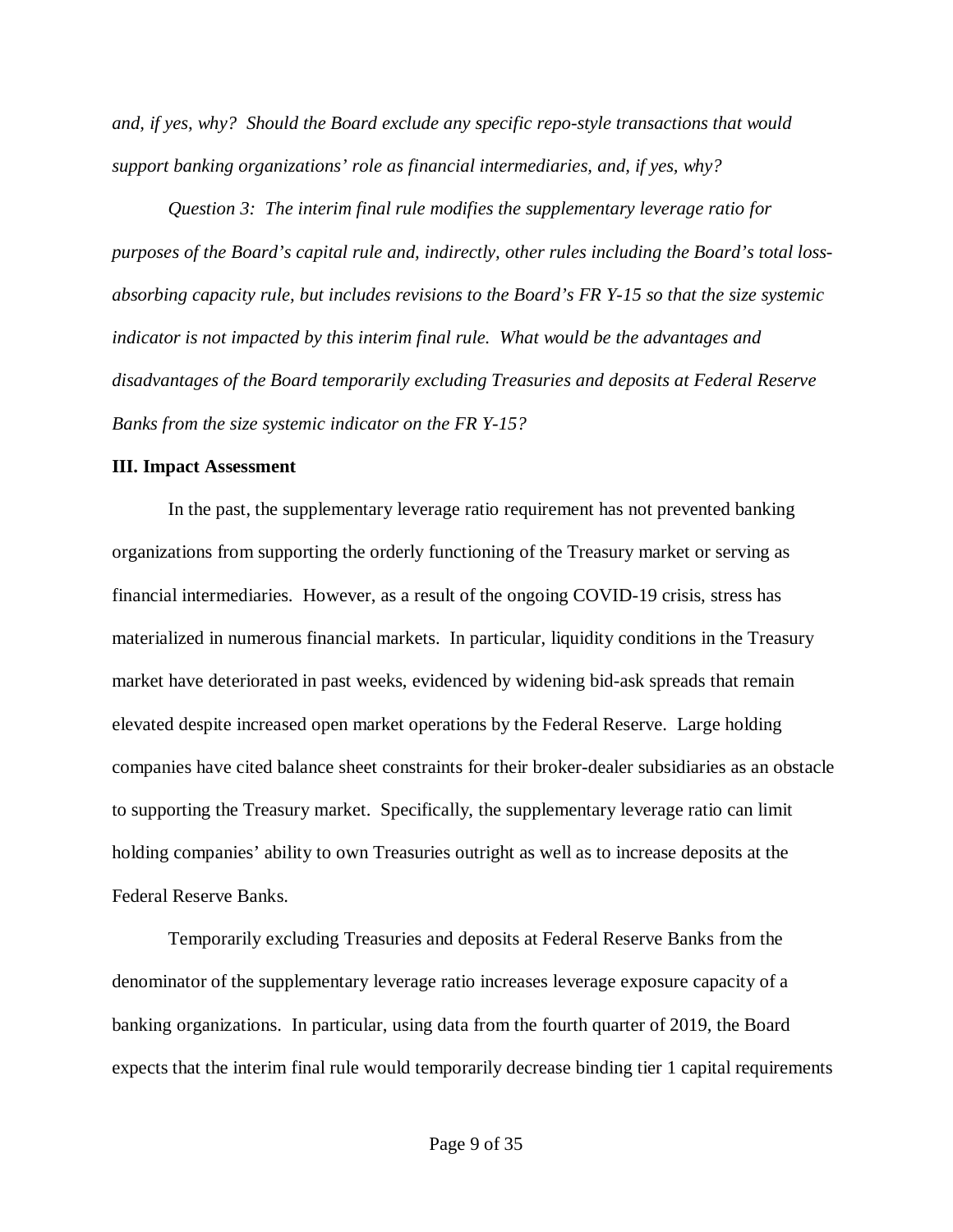by around \$17 billion for bank holding companies.<sup>[8](#page-9-0)</sup> This impact assessment does not take into account the exclusion of qualifying central bank deposits for custodial banking organizations as outlined in Section 402 in EGRRCPA.<sup>[9](#page-9-1)</sup> Beginning April 1, 2020, custodial banking organizations will also be able to exclude deposits with qualifying foreign central banks subject to the limits in Section 402, in addition to the deductions under this rule. In light of the proposed exclusions under this rule, this temporary reduction in capital requirements is expected to increase leverage exposure capacity at holding companies by around \$1.6 trillion. In particular, the Board expects that the increase in leverage exposure capacity will facilitate intermediation by broker-dealer subsidiaries of bank holding companies and therefore increase liquidity in stressed financial markets. Similarly, the Board expects that the increase in leverage exposure capacity will facilitate increases in customer deposits at banking organizations subject to the interim final rule, and therefore ensure that these banking organizations remain able to fulfill this important function.

Aside from increases in balance sheets caused by the recent volatility in Treasury markets, the balance sheets of banking organizations also have increased as households and businesses draw down credit lines and customer deposits increase. If holding companies become constrained by supplementary leverage ratio requirements, this could adversely affect their ability to intermediate financial markets and hamper their ability to provide lines of credit to households and businesses. Therefore, the temporary increase in leverage exposure capacity should have countercyclical benefits as it supports financial market liquidity and increases these banking organizations' lending capacities in a time of unprecedented economic distress.

<span id="page-9-0"></span> $\frac{1}{8}$  $8\text{ }$  The interim final rule would reduce the amount of tier 1 capital required to meet the supplementary leverage ratio requirements by around \$76 billion at holding companies.

<span id="page-9-1"></span><sup>&</sup>lt;sup>9</sup> 85 FR 4569 (January 27, 2020).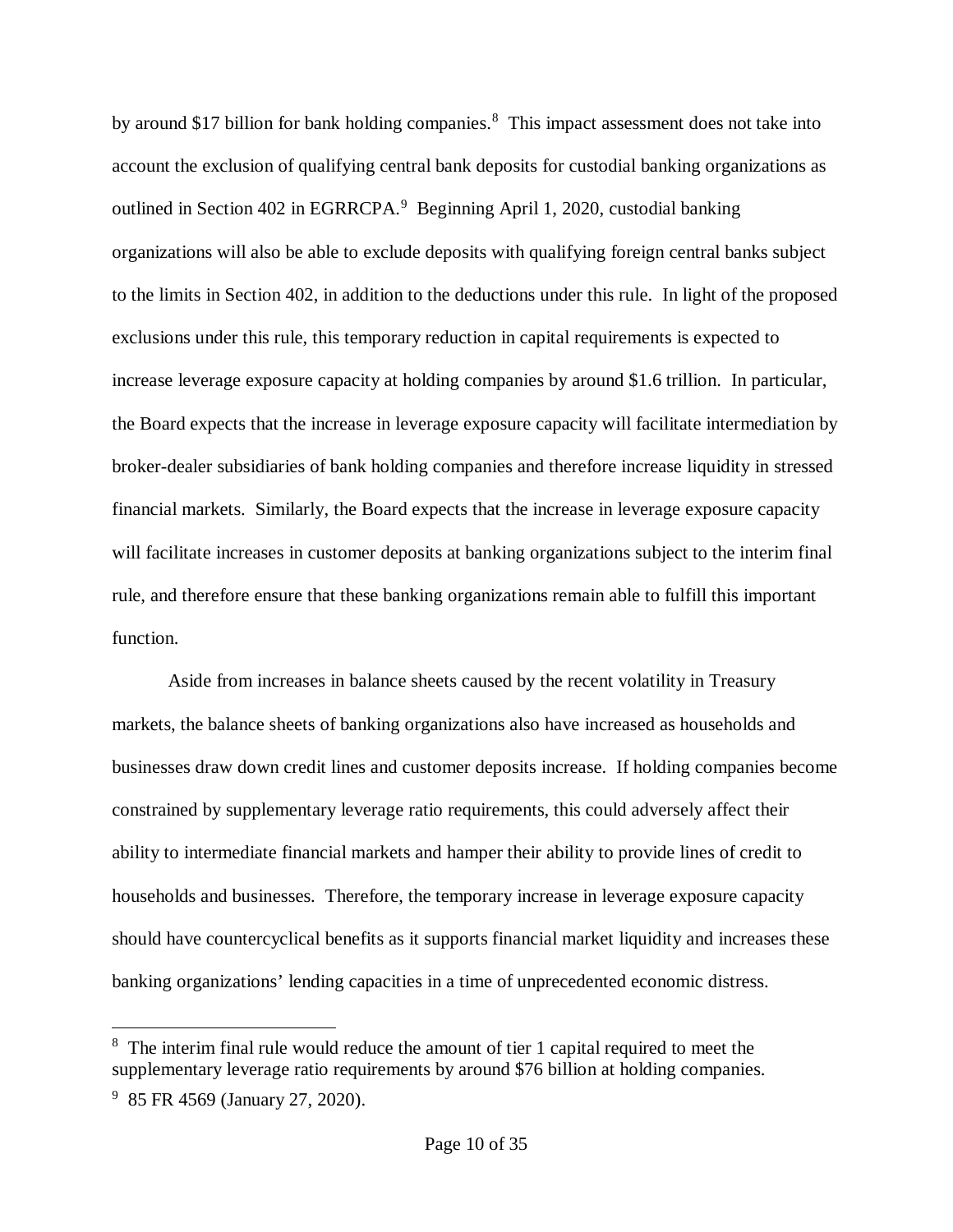Although a temporary increase in leverage exposure capacity could lead to an increase in overall leverage in the banking system, the exclusion of Treasuries and deposits at Federal Reserve Banks will help alleviate ongoing stresses on the financial system and the real economy arising from COVID-19. As Treasuries and deposits at Federal Reserve banks are free of credit risk, their exclusion will also not incentivize risk-taking by banking organizations. The Board will closely monitor the balance sheets of banking organizations subject to the interim final rule in the coming months with a particular view toward any resulting increase in risks. In addition, the tier 1 leverage ratio will continue to act as a backstop for all bank holding companies and savings and loan holding companies subject to the capital rule.

#### **IV. Administrative Law Matters**

#### *A. Administrative Procedure Act*

The Board is issuing the interim final rule without prior notice and the opportunity for public comment and the delayed effective date ordinarily prescribed by the Administrative Procedure Act (APA).<sup>10</sup> Pursuant to section 553(b)(3)(B) of the APA, general notice and the opportunity for public comment are not required with respect to a rulemaking when an "agency for good cause finds (and incorporates the finding and a brief statement of reasons therefor in the rules issued) that notice and public procedure thereon are impracticable, unnecessary, or contrary to the public interest."<sup>[11](#page-10-1)</sup>

The Board believes that the public interest is best served by implementing the interim final rule immediately upon publication in the Federal Register. As discussed above, the spread of COVID-19 has slowed economic activity in many countries, including the United States.

<span id="page-10-0"></span> $10$  5 U.S.C. 553.

<span id="page-10-1"></span> $11 \,$  5 U.S.C. 553(b)(3)(B).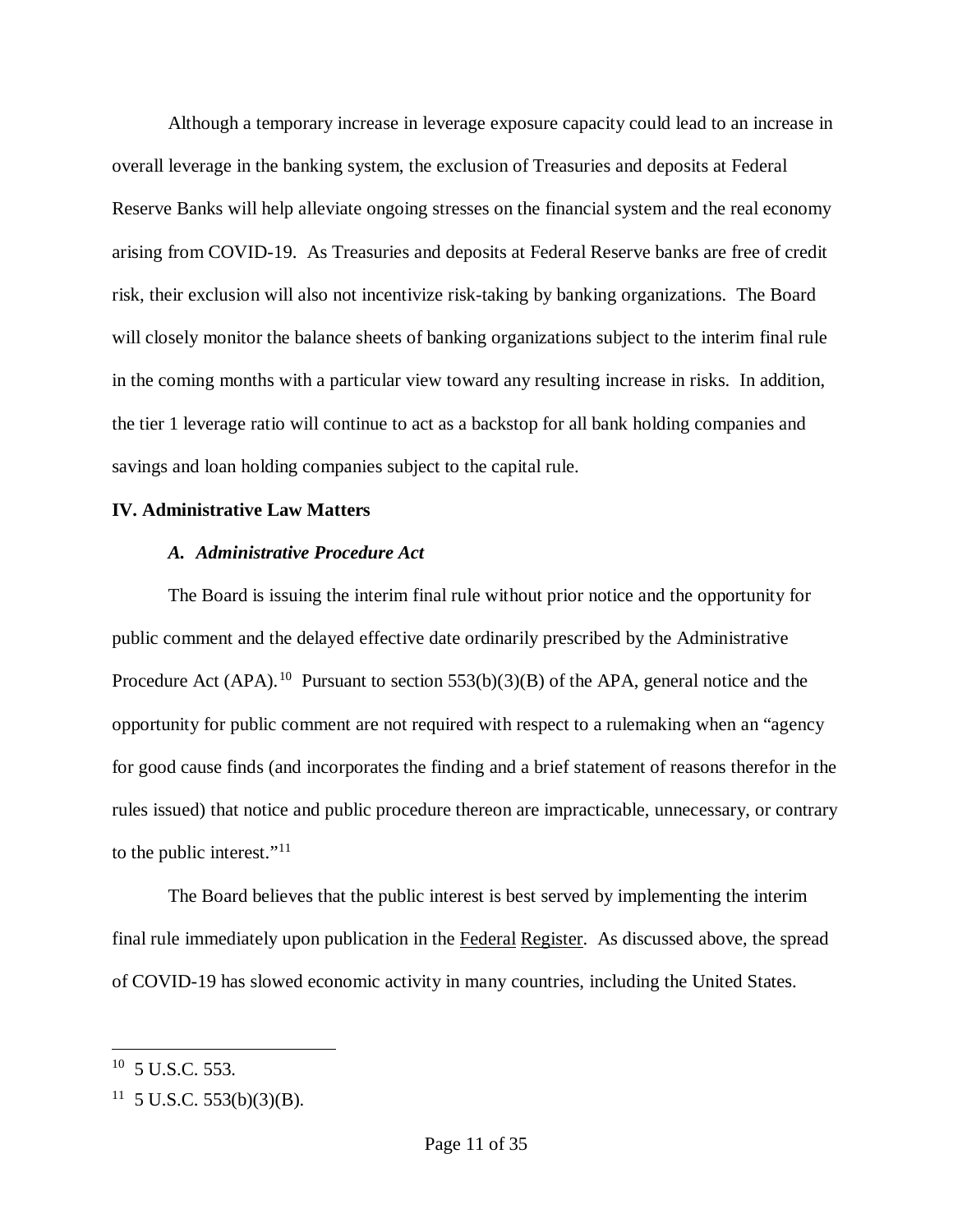Specifically, the significant and sudden disruptions in financial markets have caused banking organizations to receive inflows of deposits—contributing to the increase of deposits at Federal Reserve Banks—and to acquire significant amounts of Treasuries. These deposits at Federal Reserve Banks and Treasuries are essential to the normal functioning of the financial sector, especially in times of stress. If holding companies cannot sustain the rapid increase in deposits at Federal Reserve Banks and Treasuries, the financial sector would experience a marked decline in financial intermediation and a further increase in general market volatility. Because the rule will mitigate these potential negative effects, the Board finds that there is good cause consistent with the public interest to issue the rule without advance notice and comment.<sup>[12](#page-11-0)</sup>

The APA also requires a 30-day delayed effective date, except for (1) substantive rules which grant or recognize an exemption or relieve a restriction; (2) interpretative rules and statements of policy; or  $(3)$  as otherwise provided by the agency for good cause.<sup>[13](#page-11-1)</sup> Because the rules relieve a restriction, the interim final rule is exempt from the APA's delayed effective date requirement.<sup>14</sup>

While the Board believes that there is good cause to issue the rule without advance notice and comment and with an immediate effective date, the Board is interested in the views of the public and requests comment on all aspects of the interim final rule.

<span id="page-11-0"></span><sup>&</sup>lt;sup>12</sup> 5 U.S.C. 553(b)(3)(B); 553(d)(3).

<span id="page-11-1"></span> $13$  5 U.S.C. 553(d).

<span id="page-11-2"></span> $14$  5 U.S.C. 553(d)(1).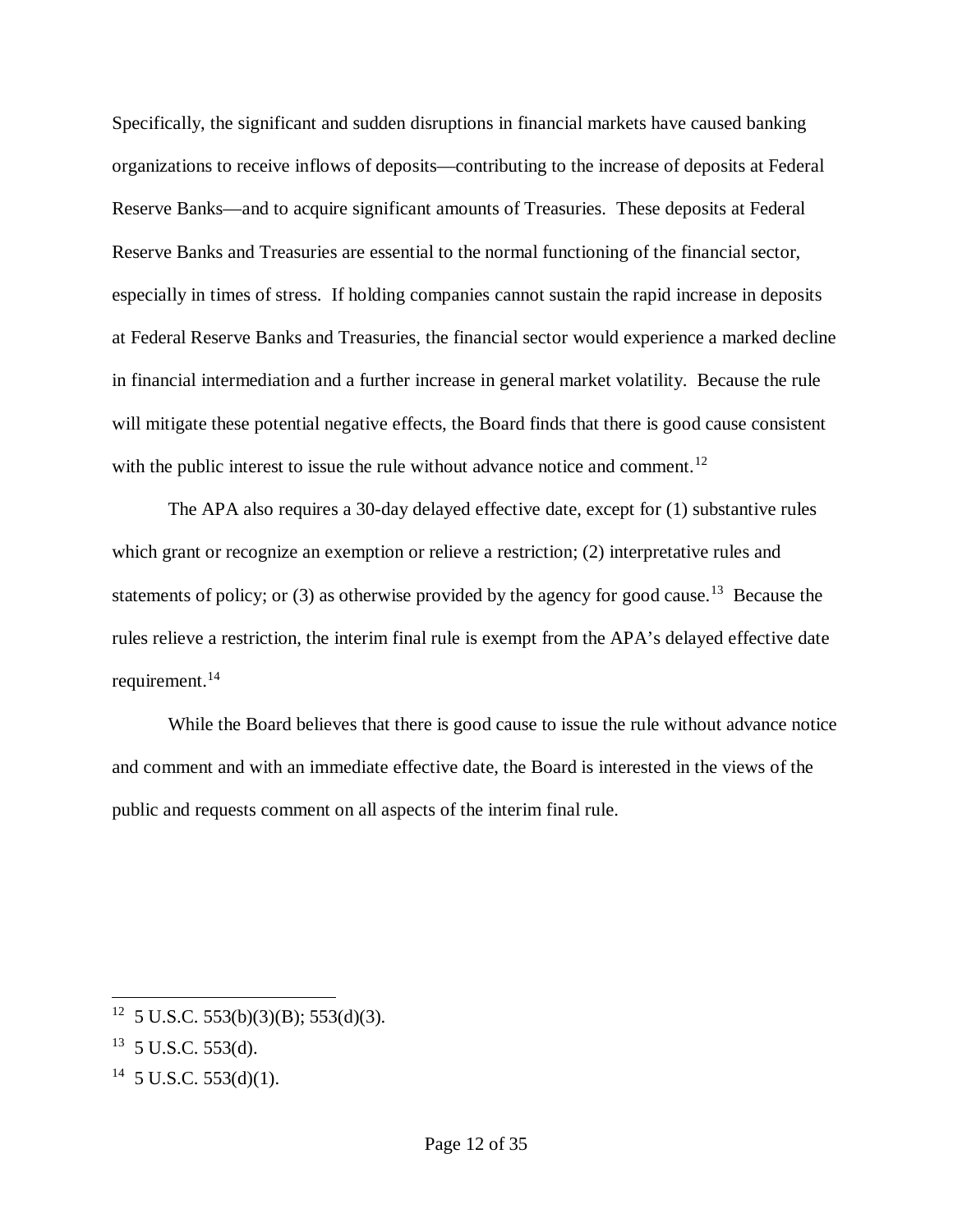#### *B. Congressional Review Act*

For purposes of Congressional Review Act, the OMB makes a determination as to whether a final rule constitutes a "major" rule.<sup>[15](#page-12-0)</sup> If a rule is deemed a "major rule" by the Office of Management and Budget (OMB), the Congressional Review Act generally provides that the rule may not take effect until at least 60 days following its publication.<sup>[16](#page-12-1)</sup>

The Congressional Review Act defines a "major rule" as any rule that the Administrator of the Office of Information and Regulatory Affairs of the OMB finds has resulted in or is likely to result in (A) an annual effect on the economy of \$100,000,000 or more; (B) a major increase in costs or prices for consumers, individual industries, Federal, State, or local government agencies or geographic regions, or (C) significant adverse effects on competition, employment, investment, productivity, innovation, or on the ability of United States–based enterprises to compete with foreign-based enterprises in domestic and export markets.[17](#page-12-2)

For the same reasons set forth above, the Board is adopting the interim final rule without the delayed effective date generally prescribed under the Congressional Review Act. The delayed effective date required by the Congressional Review Act does not apply to any rule for which an agency for good cause finds (and incorporates the finding and a brief statement of reasons therefor in the rule issued) that notice and public procedure thereon are impracticable, unnecessary, or contrary to the public interest.<sup>18</sup> In light of current market uncertainty, the Board believes that delaying the effective date of the rule would be contrary to the public interest.

- <span id="page-12-2"></span> $17$  5 U.S.C. 804(2).
- <span id="page-12-3"></span>18 5 U.S.C. 808.

<span id="page-12-0"></span> $15$  5 U.S.C. 801 et seq.

<span id="page-12-1"></span> $16$  5 U.S.C. 801(a)(3).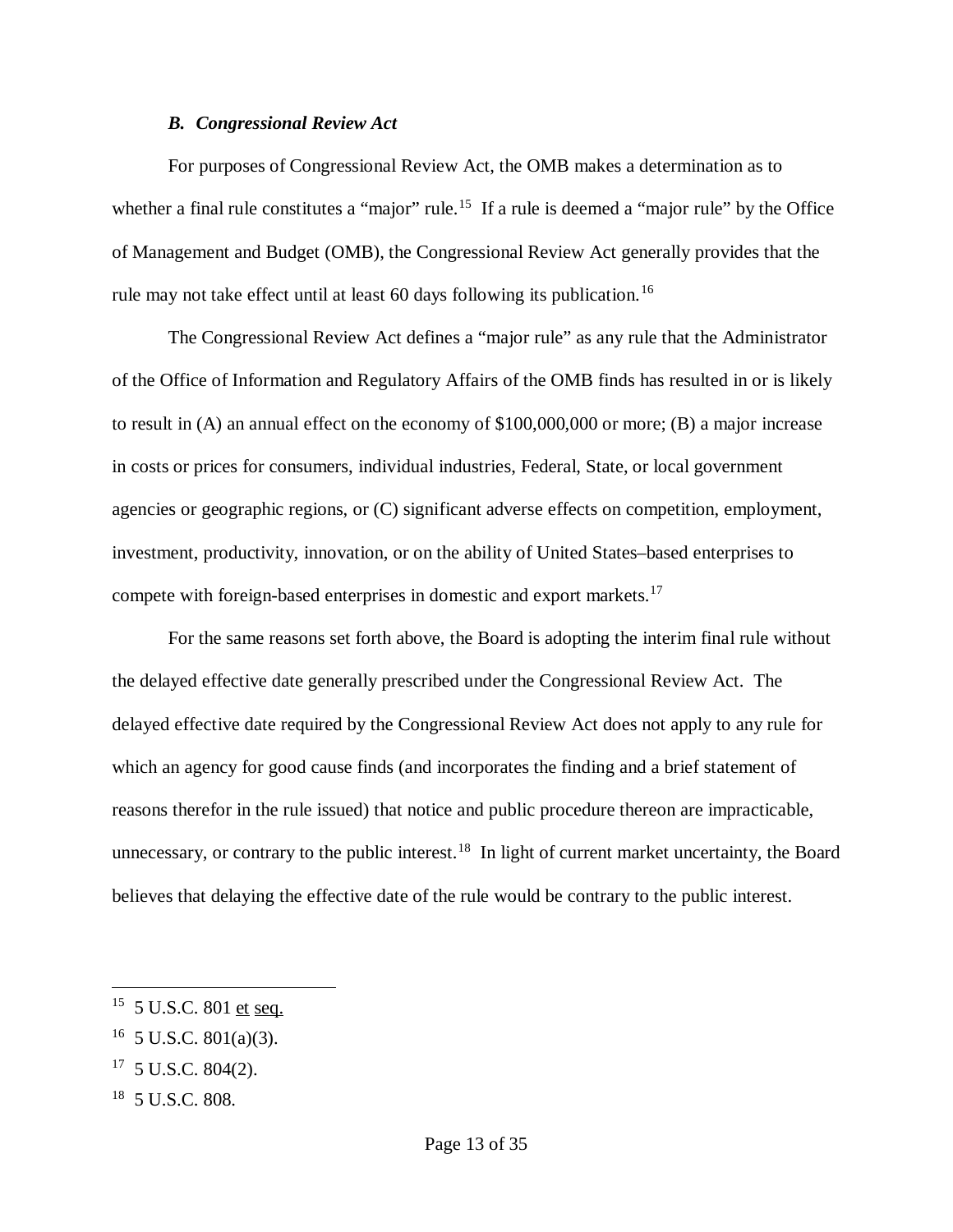As required by the Congressional Review Act, the Board will submit the final rule and other appropriate reports to Congress and the Government Accountability Office for review.

#### *C. Paperwork Reduction Act*

The Paperwork Reduction Act of 1995 (44 U.S.C. 3501–3521) (PRA) states that no agency may conduct or sponsor, nor is the respondent required to respond to, an information collection unless it displays a currently valid OMB control number. The Board has reviewed this interim final rule pursuant to authority delegated by the OMB.

The Board has temporarily revised certain reporting forms to accurately reflect various aspects of this interim final rule. These reporting forms are the Financial Statements for Holding Companies (FR Y-9C; OMB No. 7100-0128), the Capital Assessments and Stress Testing reports (FR Y-14A/Q/M; OMB No. 7100-0341), and the Banking Organization Systemic Risk Report (FR Y-15, OMB No. 7100-0352). The Board also has temporarily revised the Recordkeeping and Disclosure Requirements Associated with Regulation Q (FR Q; OMB No. 7100-0313). On June 15, 1984, OMB delegated to the Board authority under the PRA to temporarily approve a revision to a collection of information without providing opportunity for public comment if the Board determines that a change in an existing collection must be instituted quickly and that public participation in the approval process would defeat the purpose of the collection or substantially interfere with the Board's ability to perform its statutory obligation.

The Board's delegated authority requires that the Board, after temporarily approving a collection, solicit public comment to extend information collections for a period not to exceed three years. Therefore, the Board is inviting comment to extend each of these information collections for three years, with the revisions discussed below.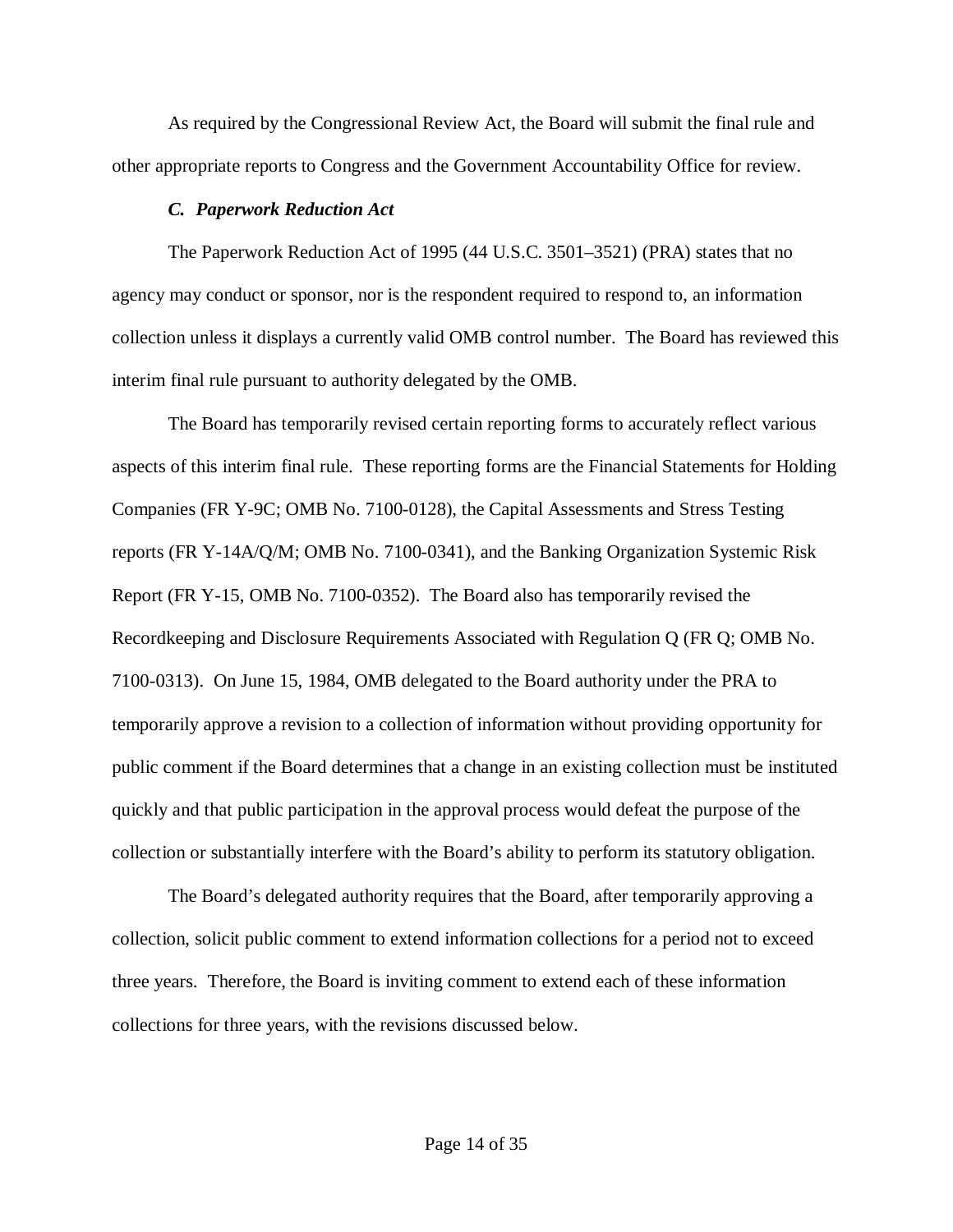The Board invites public comment on the following information collections, which are being reviewed under authority delegated by the OMB under the PRA. Comments must be submitted on or before [insert date 60 days after date of publication in the Federal Register]. Comments are invited on the following:

- a. Whether the collections of information is necessary for the proper performance of the Board's functions, including whether the information has practical utility;
- b. The accuracy of the Board's estimate of the burden of the information collections, including the validity of the methodology and assumptions used;
- c. Ways to enhance the quality, utility, and clarity of the information to be collected;
- d. Ways to minimize the burden of information collections on respondents, including through the use of automated collection techniques or other forms of information technology; and
- e. Estimates of capital or startup costs and costs of operation, maintenance, and purchase of services to provide information.

At the end of the comment period, the comments and recommendations received will be analyzed to determine the extent to which the Board should modify the collection..

**Final Approval under OMB Delegated Authority of the Temporary Revision of, and Proposal to Extend for Three Years, With Revision, of the Following Information Collections:**

*Report Title:* Financial Statements for Holding Companies.

*Agency form number:* FR Y-9C, FR Y-9LP, FR Y-9SP, FR Y-9ES, and FR Y-9CS.

*OMB control number:* 7100-0128.

*Effective Date:* June 30, 2020.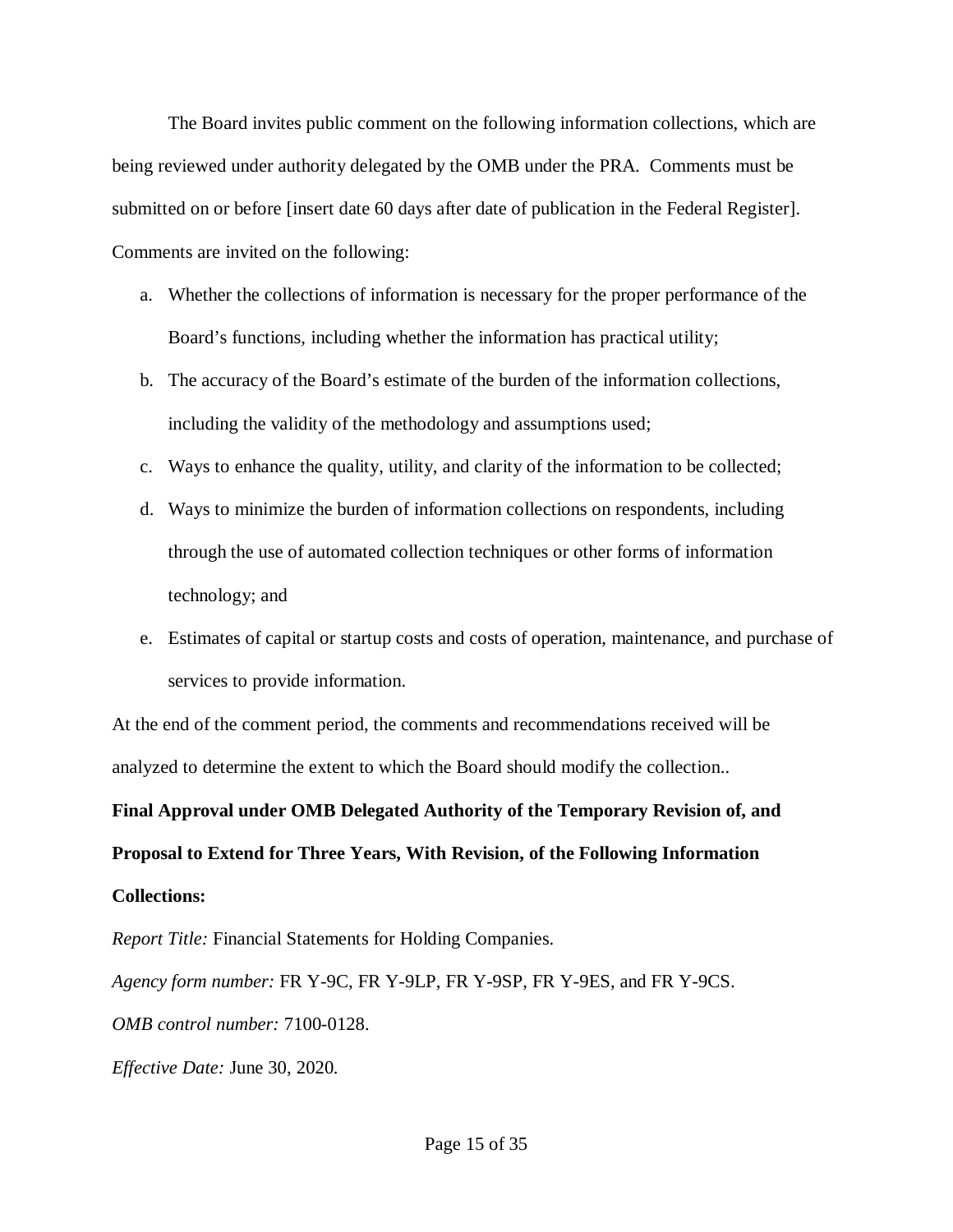*Frequency:* Quarterly, semiannually, and annually.

*Respondents*: Bank holding companies, savings and loan holding companies, securities holding companies, and U.S. intermediate holding companies (collectively, HCs).

*Estimated number of respondents:* FR Y-9C (non-advanced approaches HCs with less than

\$5 billion in total assets): 155; FR Y-9C (non-advanced approaches HCs with \$5 billion or more

in total assets): 189; FR Y-9C (advanced approaches HCs): 19; FR Y-9LP: 434; FR Y-9SP:

3,960; FR Y-9ES: 83; FR Y-9CS: 236.

*Estimated average hours per response:*

*Reporting*

FR Y-9C (non-advanced approaches HCs with less than \$5 billion in total assets): 40.48 hours; FR Y-9C (non-advanced approaches HCs with \$5 billion or more in total assets): 46. 45 hours; FR Y-9C (advanced approaches HCs): 48.59 hours; FR Y-9LP: 5.27 hours; FR Y-9SP: 5.40 hours; FR Y-9ES: 0.50 hours; FR Y-9CS: 0.50 hours.

## *Recordkeeping*

FR Y-9C (non-advanced approaches HCs with less than \$5 billion in total assets), FR Y-9C (non-advanced approaches HCs with \$5 billion or more in total assets), FR Y-9C (advanced approaches HCs), and FR Y-9LP: 1.00 hour; FR Y-9SP, FR Y-9ES, and FR Y-9CS: 0.50 hours. *Estimated annual burden hours:*

## *Reporting*

FR Y-9C (non-advanced approaches HCs with less than \$5 billion in total assets): 25,098 hours; FR Y-9C (non-advanced approaches HCs with \$5 billion or more in total assets): 35,116 hours; FR Y-9C (advanced approaches HCs): 3,693 hours; FR Y-9LP: 9,149 hours; FR Y-9SP: 42,768 hours; FR Y-9ES: 42 hours; FR Y-9CS: 472 hours.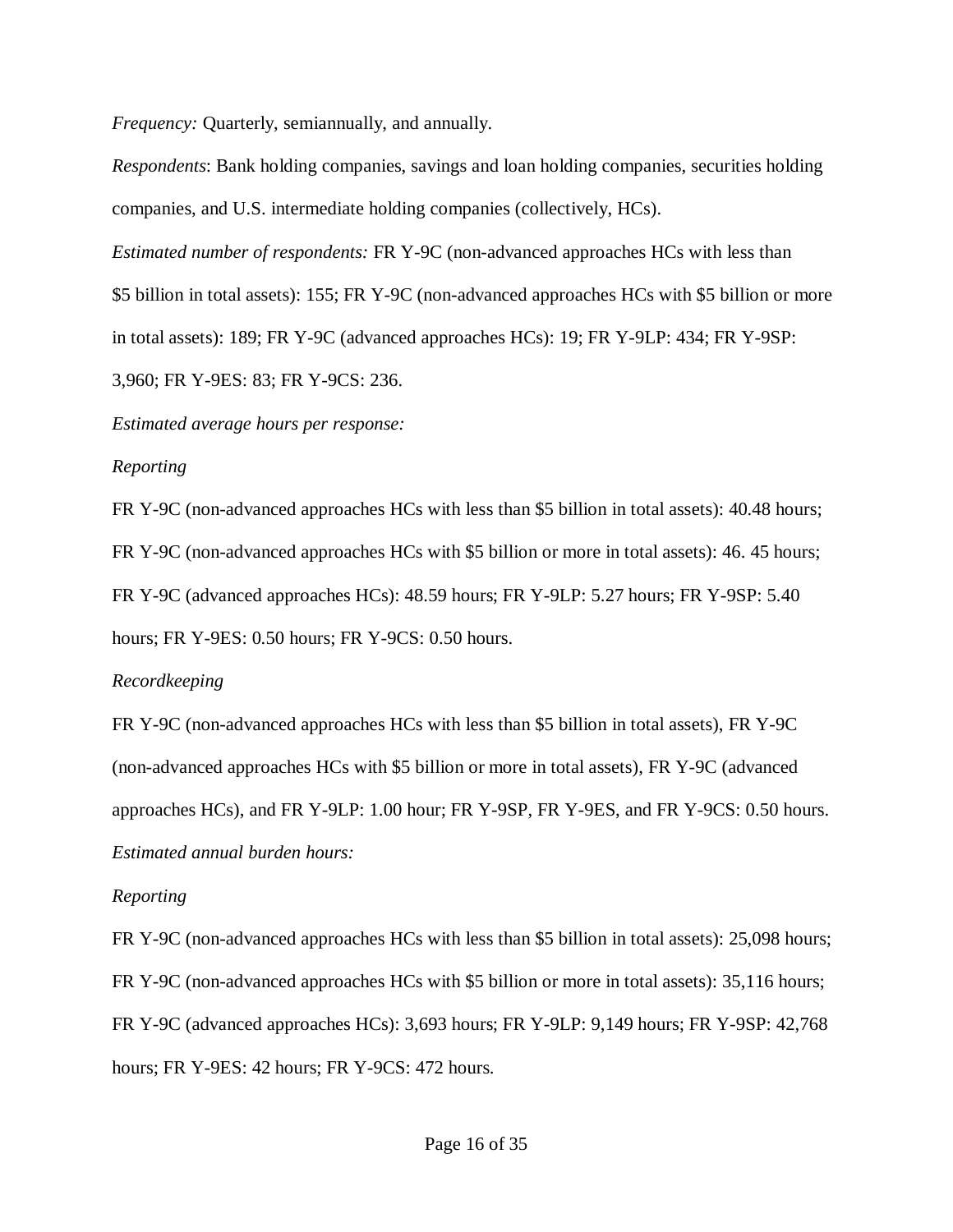## *Recordkeeping*

FR Y-9C (non-advanced approaches HCs with less than \$5 billion in total assets): 620 hours; FR Y-9C (non-advanced approaches HCs with \$5 billion or more in total assets): 756 hours; FR Y-9C (advanced approaches HCs): 76 hours; FR Y-9LP: 1,736 hours; FR Y-9SP: 3,960 hours; FR Y-9ES: 42 hours; FR Y-9CS: 472 hours.

## *General description of report:*

The FR Y-9C consists of standardized financial statements similar to the Call Reports filed by commercial banks.<sup>[19](#page-16-0)</sup> The FR Y-9C collects consolidated data from HCs and is filed quarterly by top-tier HCs with total consolidated assets of \$3 billion or more.<sup>[20](#page-16-1)</sup>

The FR Y-9LP, which collects parent company only financial data, must be submitted by each HC that files the FR Y-9C, as well as by each of its subsidiary  $HCs<sup>21</sup>$  $HCs<sup>21</sup>$  $HCs<sup>21</sup>$  The report consists of standardized financial statements.

The FR Y-9SP is a parent company only financial statement filed semiannually by HCs with total consolidated assets of less than \$3 billion. In a banking organization with total consolidated assets of less than \$3 billion that has tiered HCs, each HC in the organization must submit, or have the top-tier HC submit on its behalf, a separate FR Y-9SP. This report is designed to obtain basic balance sheet and income data for the parent company, and data on its intangible assets and intercompany transactions.

<span id="page-16-0"></span><sup>&</sup>lt;sup>19</sup> The Call Reports consist of the Consolidated Reports of Condition and Income for a Bank with Domestic Offices Only and Total Assets Less Than \$5 Billion (FFIEC 051), the Consolidated Reports of Condition and Income for a Bank with Domestic Offices Only (FFIEC 041) and the Consolidated Reports of Condition and Income for a Bank with Domestic and Foreign Offices (FFIEC 031).

<span id="page-16-1"></span><sup>&</sup>lt;sup>20</sup> Under certain circumstances described in the FR Y-9C's General Instructions, HCs with assets under \$3 billion may be required to file the FR Y-9C.

<span id="page-16-2"></span><sup>&</sup>lt;sup>21</sup> A top-tier HC may submit a separate FR Y-9LP on behalf of each of its lower-tier HCs.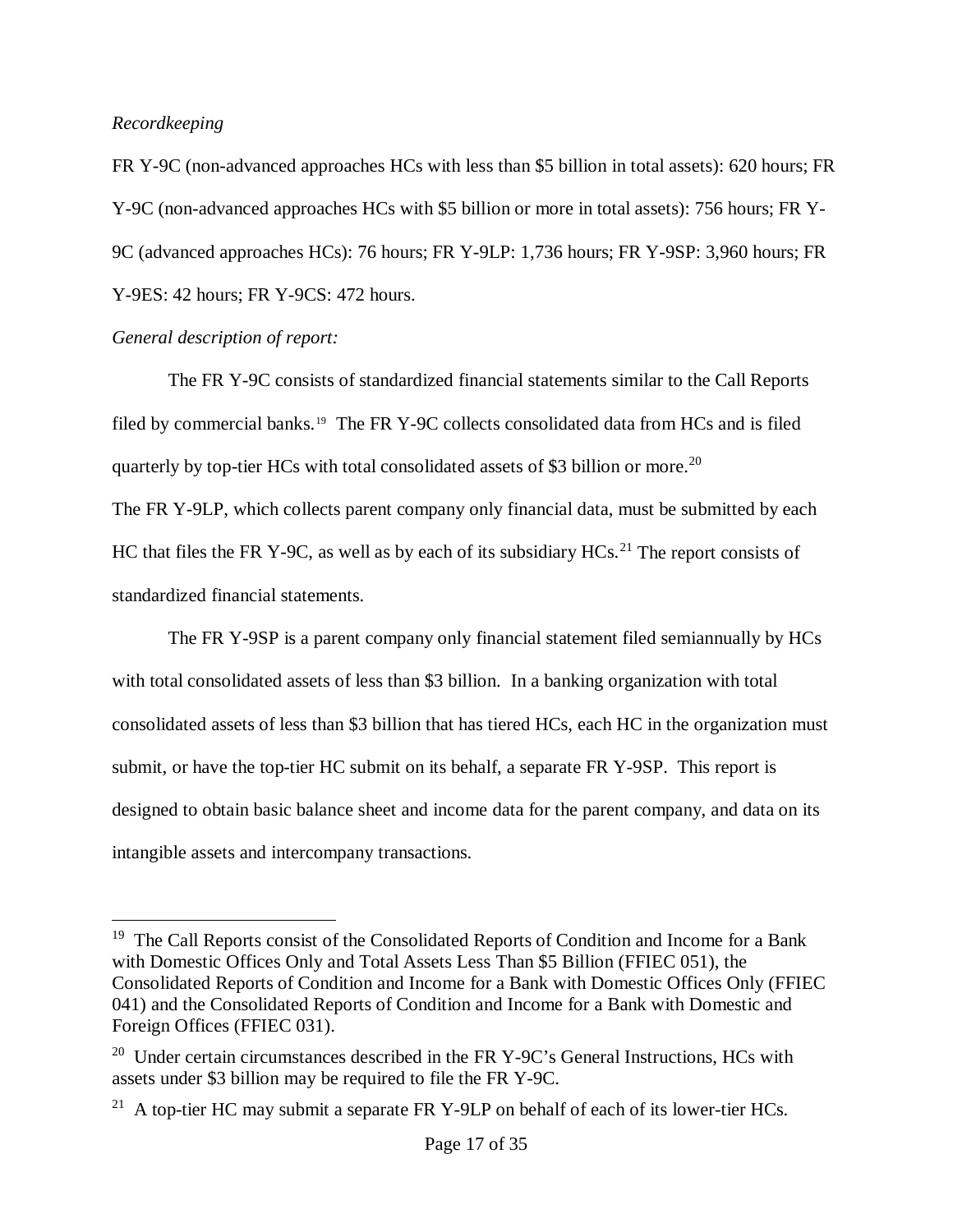The FR Y-9ES is filed annually by each employee stock ownership plan (ESOP) that is also an HC. The report collects financial data on the ESOP's benefit plan activities. The FR Y-9ES consists of four schedules: a Statement of Changes in Net Assets Available for Benefits, a Statement of Net Assets Available for Benefits, Memoranda, and Notes to the Financial Statements.

The FR Y-9CS is a free-form voluntary supplemental report that the Board may utilize to collect critical additional data deemed to be needed in an expedited manner from HCs on a voluntary basis. The data are used to assess and monitor emerging issues related to HCs, and the report is intended to supplement the other FR Y-9 reports. The data items included on the FR Y-9CS may change as needed.

*Legal authorization and confidentiality:* The Board has the authority to impose the reporting and recordkeeping requirements associated with the Y-9 family of reports on bank holding companies ("BHCs") pursuant to section 5 of the Bank Holding Company Act ("BHC Act")  $(12 \text{ U.S.C. } 1844)$ ; on savings and loan holding companies pursuant to section  $10(b)(2)$  and  $(3)$  of the Home Owners' Loan Act (12 U.S.C. 1467a(b)(2) and (3)); on U.S. intermediate holding companies ("U.S. IHCs") pursuant to section 5 of the BHC Act (12 U.S.C 1844), as well as pursuant to sections 102(a)(1) and 165 of the Dodd-Frank Wall Street Reform and Consumer Protection Act ("Dodd-Frank Act") (12 U.S.C. 511(a)(1) and 5365); and on securities holding companies pursuant to section 618 of the Dodd-Frank Act (12 U.S.C. 1850a(c)(1)(A)). The FR Y-9 series of reports, and the recordkeeping requirements set forth in the respective instructions to each report, are mandatory, except for the FR Y-9CS, which is voluntary.

With respect to the FR Y-9C, Schedule HI's memoranda item  $7(g)$ , Schedule HC-P's item 7(a), and Schedule HC-P's item 7(b) are considered confidential commercial and financial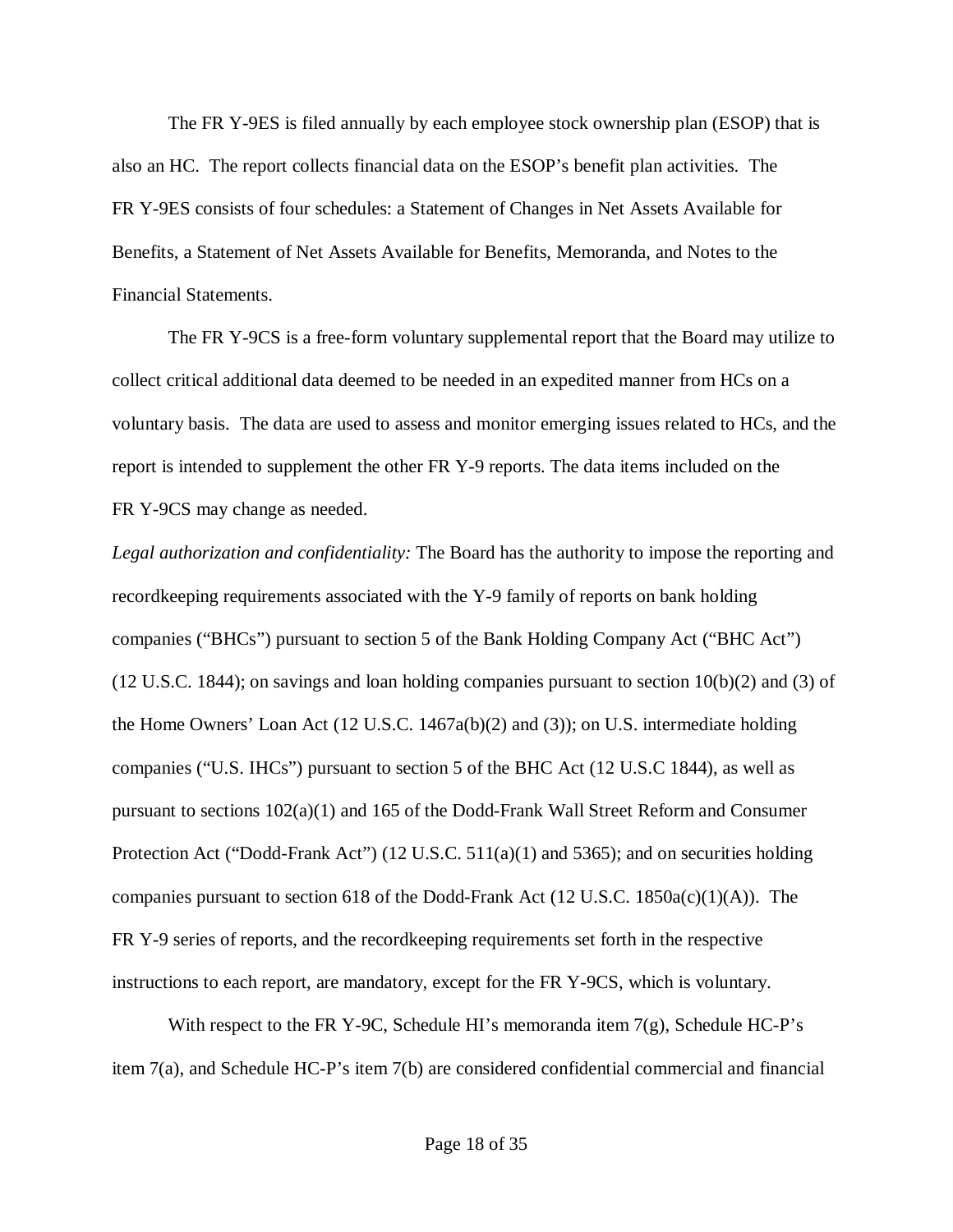information under exemption 4 of the Freedom of Information Act ("FOIA") (5 U.S.C. 552(b)(4)), as is Schedule HC's memorandum item 2.b. for both the FR Y-9C and FR Y-9SP reports.

Aside from the data items described above, the remaining data items on the FR Y-9 reports are generally not accorded confidential treatment. As provided in the Board's Rules Regarding Availability of Information (12 CFR part 261), however, a respondent may request confidential treatment for any data items the respondent believes should be withheld pursuant to a FOIA exemption. The Board will review any such request to determine if confidential treatment is appropriate, and will inform the respondent if the request for confidential treatment has been denied.

To the extent that the instructions to the FR Y-9C, FR Y-9LP, FR Y-9SP, and FR Y-9ES reports each respectively direct a financial institution to retain the workpapers and related materials used in preparation of each report, such material would only be obtained by the Board as part of the examination or supervision of the financial institution. Accordingly, such information may be considered confidential pursuant to exemption 8 of the FOIA (5 U.S.C. 552(b)(8)). In addition, the financial institution's workpapers and related materials may also be protected by exemption 4 of the FOIA, to the extent such financial information is treated as confidential by the respondent  $(5 \text{ U.S.C. } 552(b)(4))$ .

*Current Actions:* The Board has temporarily revised the instructions to FR Y-9C report to accurately reflect the calculation of the supplementary leverage ratio pursuant to this interim final rule. Specifically, the Board has revised the instructions for FR Y-9C, Schedule HC-R, Line Item 45 (Advanced approaches holding companies only: Supplementary leverage ratio) to state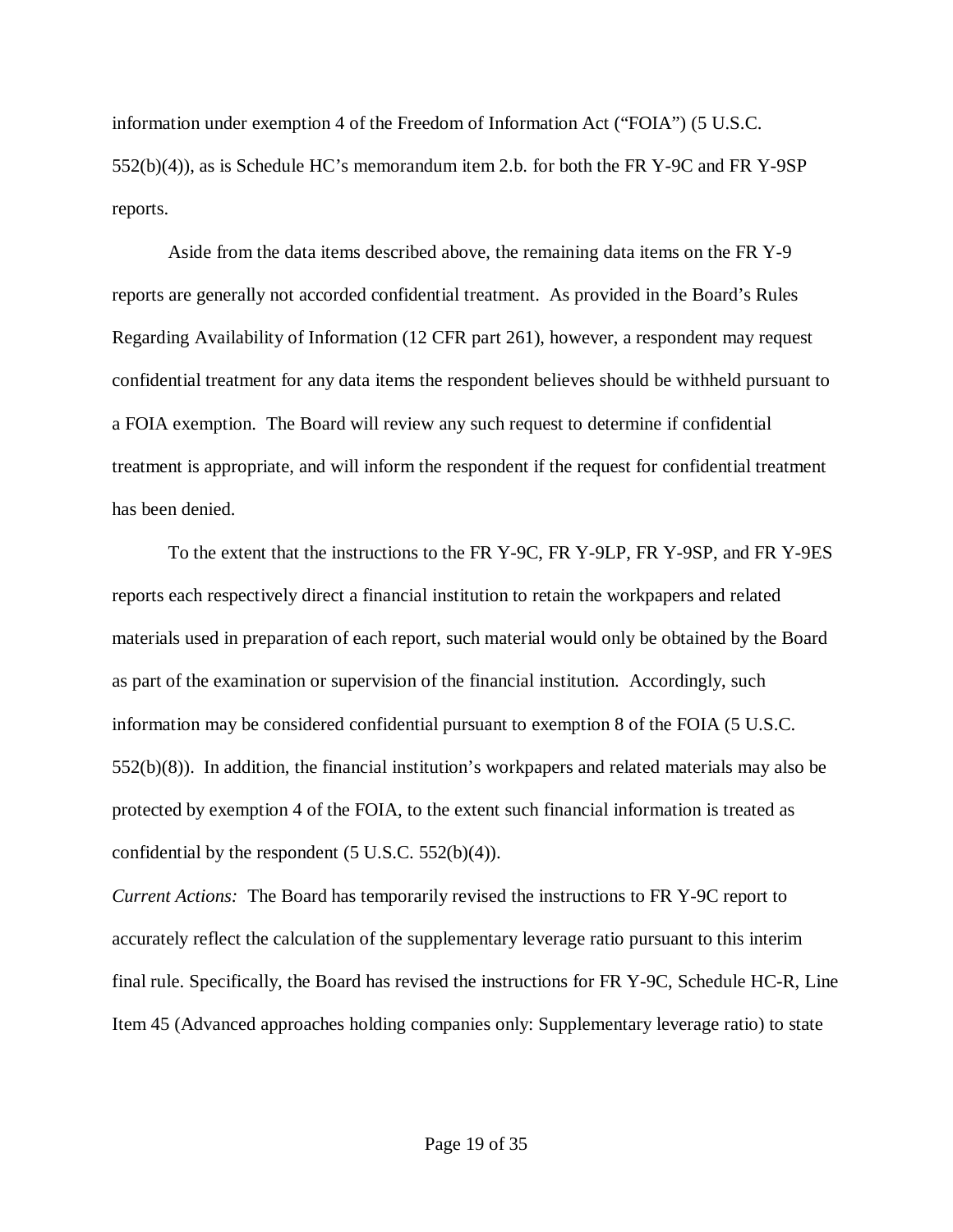that respondents must report the supplementary leverage ratio in a manner consistent with this interim final rule.

The Board has determined that the revisions to the FR Y-9 reports described above must be instituted quickly and that public participation in the approval process would defeat the purpose of the collection of information, as delaying the revisions would result in the collection of inaccurate information, and would interfere with the Board's ability to perform its statutory duties.

The Board also invites comment to extend the FR Y-9 reports for three years, with the revisions described above. These revisions would be effective for FR Y-9 reports as of dates up to and including March 31, 2021, the date after which the exclusions in this interim final rule will no longer be effective.

(2) *Report title:* Capital Assessments and Stress Testing Reports.

*Agency form number:* FR Y-14A/Q/M.

*OMB control number:* 7100-0341.

*Effective date:* December 31, 2019.

 $\overline{a}$ 

*Frequency:* Annually, quarterly, and monthly.

*Respondents:* These collections of information are applicable to BHCs, U.S. IHCs, and savings and loan holding companies  $(SLHCs)^{22}$  $(SLHCs)^{22}$  $(SLHCs)^{22}$  (collectively, "holding companies") with \$100 billion or more in total consolidated assets, as based on: (i) the average of the firm's total consolidated assets in the four most recent quarters as reported quarterly on the firm's Consolidated Financial Statements for Holding Companies (FR Y-9C); or (ii) if the firm has not filed an FR Y-9C for

<span id="page-19-0"></span> $22$  SLHCs with \$100 billion or more in total consolidated assets become members of the FR Y-14Q and FR Y-14M panels effective June 30, 2020, and the FR Y-14A panel effective December 31, 2020. See 84 FR 59032 (November 1, 2019).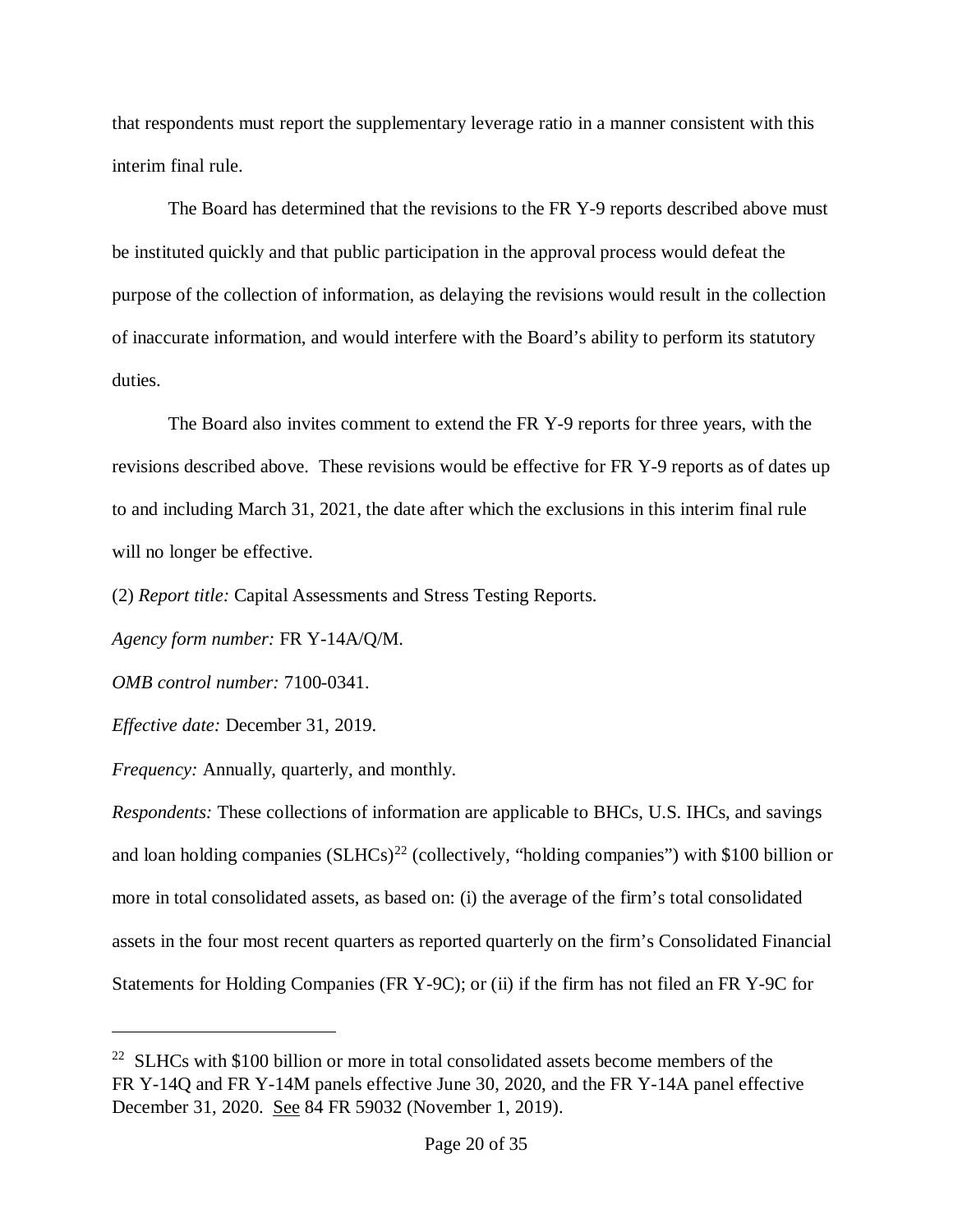each of the most recent four quarters, then the average of the firm's total consolidated assets in the most recent consecutive quarters as reported quarterly on the firm's FR Y-9Cs. Reporting is required as of the first day of the quarter immediately following the quarter in which the respondent meets this asset threshold, unless otherwise directed by the Board.

*Estimated number of respondents:* FR Y-14A/Q: 36; FR Y-14M: 34.[23](#page-20-0)

*Estimated average hours per response:* FR Y-14A: 1,085 hours; FR Y-14Q: 1,920 hours;

FR Y-14M: 1,072 hours; FR Y-14 On-going Automation Revisions: 480 hours; FR Y-14

Attestation On-going Attestation: 2,560 hours.

*Estimated annual burden hours:* FR Y-14A: 39,060 hours; FR Y-14Q: 276,480 hours; FR Y-

14M: 437,376 hours; FR Y-14 On-going Automation Revisions: 17,280 hours; FR Y-14

Attestation On-going Attestation: 33,280 hours.

 $\overline{a}$ 

*General description of report:* This family of information collections is composed of the following three reports:

The annual<sup>[24](#page-21-0)</sup> FR Y-14A collects quantitative projections of balance sheet, income, losses, and capital across a range of macroeconomic scenarios and qualitative information on methodologies used to develop internal projections of capital across scenarios.[25](#page-21-1)

<sup>&</sup>lt;sup>23</sup> The estimated number of respondents for the FR Y-14M is lower than for the FR Y-14Q and FR Y-14A because, in recent years, certain respondents to the FR Y-14A and FR Y-14Q have not met the materiality thresholds to report the FR Y-14M due to their lack of mortgage and credit activities. The Board expects this situation to continue for the foreseeable future.  $24$  In certain circumstances, a BHC or IHC may be required to re-submit its capital plan. See 12 CFR 225.8(e)(4). Firms that must re-submit their capital plan generally also must provide a revised FR Y-14A in connection with their resubmission.

<span id="page-20-0"></span> $25$  On October 10, 2019, the Board issued a final rule that eliminated the requirement for firms subject to Category IV standards to conduct and publicly disclose the results of a company-run stress test. See 84 FR 59032 (Nov. 1, 2019). That final rule maintained the existing FR Y-14 substantive reporting requirements for these firms in order to provide the Board with the data it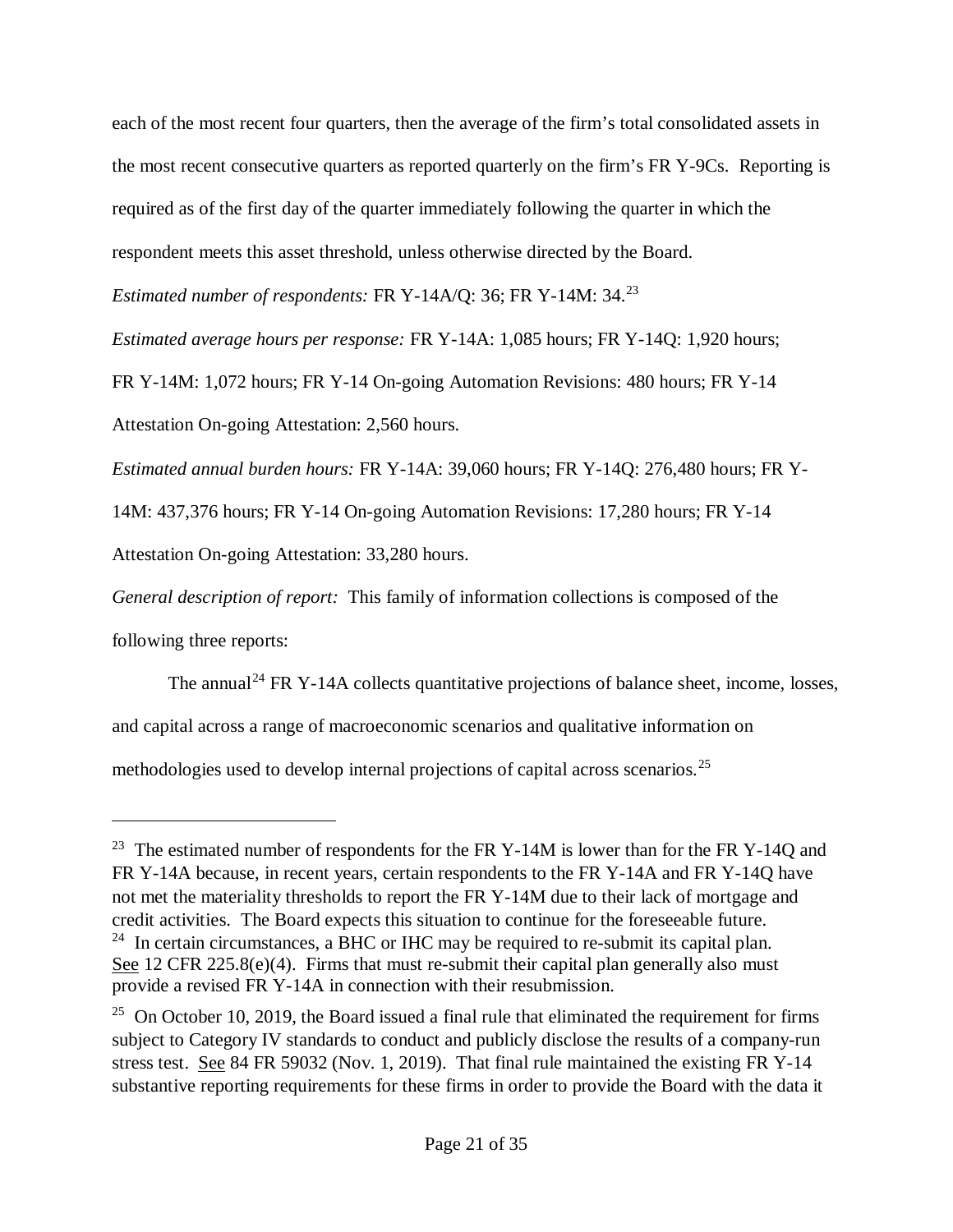The quarterly FR Y-14Q collects granular data on various asset classes, including loans, securities, trading assets, and PPNR for the reporting period.

The monthly FR Y-14M is comprised of three retail portfolio- and loan-level schedules, and one detailed address-matching schedule to supplement two of the portfolio and loan-level schedules.

The data collected through the FR Y-14A/Q/M reports provide the Board with the information needed to help ensure that large firms have strong, firm‐wide risk measurement and management processes supporting their internal assessments of capital adequacy and that their capital resources are sufficient given their business focus, activities, and resulting risk exposures. The reports are used to support the Board's annual Comprehensive Capital Analysis and Review (CCAR) and Dodd-Frank Act Stress Test (DFAST) exercises, which complement other Board supervisory efforts aimed at enhancing the continued viability of large firms, including continuous monitoring of firms' planning and management of liquidity and funding resources, as well as regular assessments of credit, market and operational risks, and associated risk management practices. Information gathered in this data collection is also used in the supervision and regulation of respondent financial institutions. Compliance with the information collection is mandatory.

<span id="page-21-1"></span><span id="page-21-0"></span>*Current actions:* The Board has temporarily revised the instructions to FR Y-14A report to give each banking organization that is required to submit the FR Y-14A on April 6, 2020, and April 5, 2021, the option to calculate the supplementary leverage ratio in its stress test results in

 $\overline{a}$ 

needs to conduct supervisory stress testing and inform the Board's ongoing monitoring and supervision of its supervised firms. However, as noted in the final rule, the Board intends to provide greater flexibility to banking organizations subject to Category IV standards in developing their annual capital plans and consider further change to the FR Y-14 forms as part of a separate proposal. See 84 FR 59032, 59063.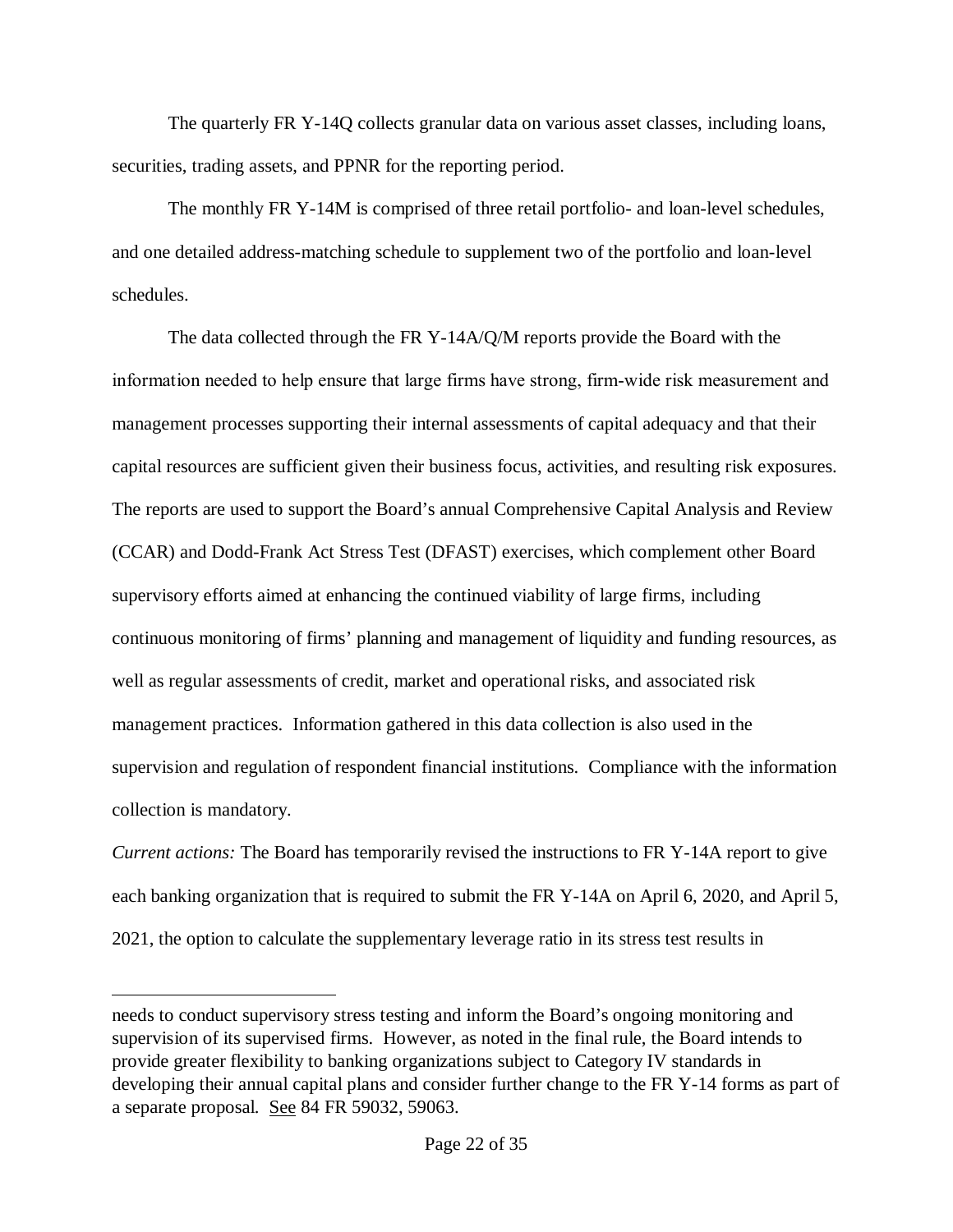accordance with this interim final rule. Please note that this revision does not require actual changes to the current FR Y-14A form and instructions.

The Board has determined that the revision to the FR Y-14A/Q/M reports described above must be instituted quickly and that public participation in the approval process would defeat the purpose of the collection of information, as delaying the revision would result in the collection of inaccurate information, and would interfere with the Board's ability to perform its statutory duties.

The Board also invites comment to extend the FR Y-14A/Q/M for three years, with the revision described above. This revision would be effective for FR Y-14A reports as of December 31, 2019, and as of December 31, 2020, after which the exclusions in this interim final rule will no longer be effective.

*Legal authorization and confidentiality:* The Board has the authority to require BHCs to file the FR Y-14 reports pursuant to section 5(c) of the BHC Act, 12 U.S.C. 1844(c), and pursuant to section 165(i) of the Dodd-Frank Act, 12 U.S.C. 5365(i). The Board has authority to require SLHCs to file the FR Y-14 reports pursuant to section 10(b) of the Home Owners' Loan Act (12 U.S.C. 1467a(b)). Lastly, the Board has authority to require U.S. IHCs of FBOs to file the FR Y-14 reports pursuant to section 5 of the BHC Act, as well as pursuant to sections  $102(a)(1)$ and 165 of the Dodd-Frank Act, 12 U.S.C. 5311(a)(1) and 5365. In addition, section  $401(g)$  of EGRRCPA, 12 U.S.C. 5365 note, provides that the Board has the authority to establish enhanced prudential standards for foreign banking organizations with total consolidated assets of \$100 billion or more, and clarifies that nothing in section 401 "shall be construed to affect the legal effect of the final rule of the Board... entitled 'Enhanced Prudential Standard for [BHCs] and Foreign Banking Organizations' (79 Fed. Reg. 17240 (March 27, 2014)), as applied to foreign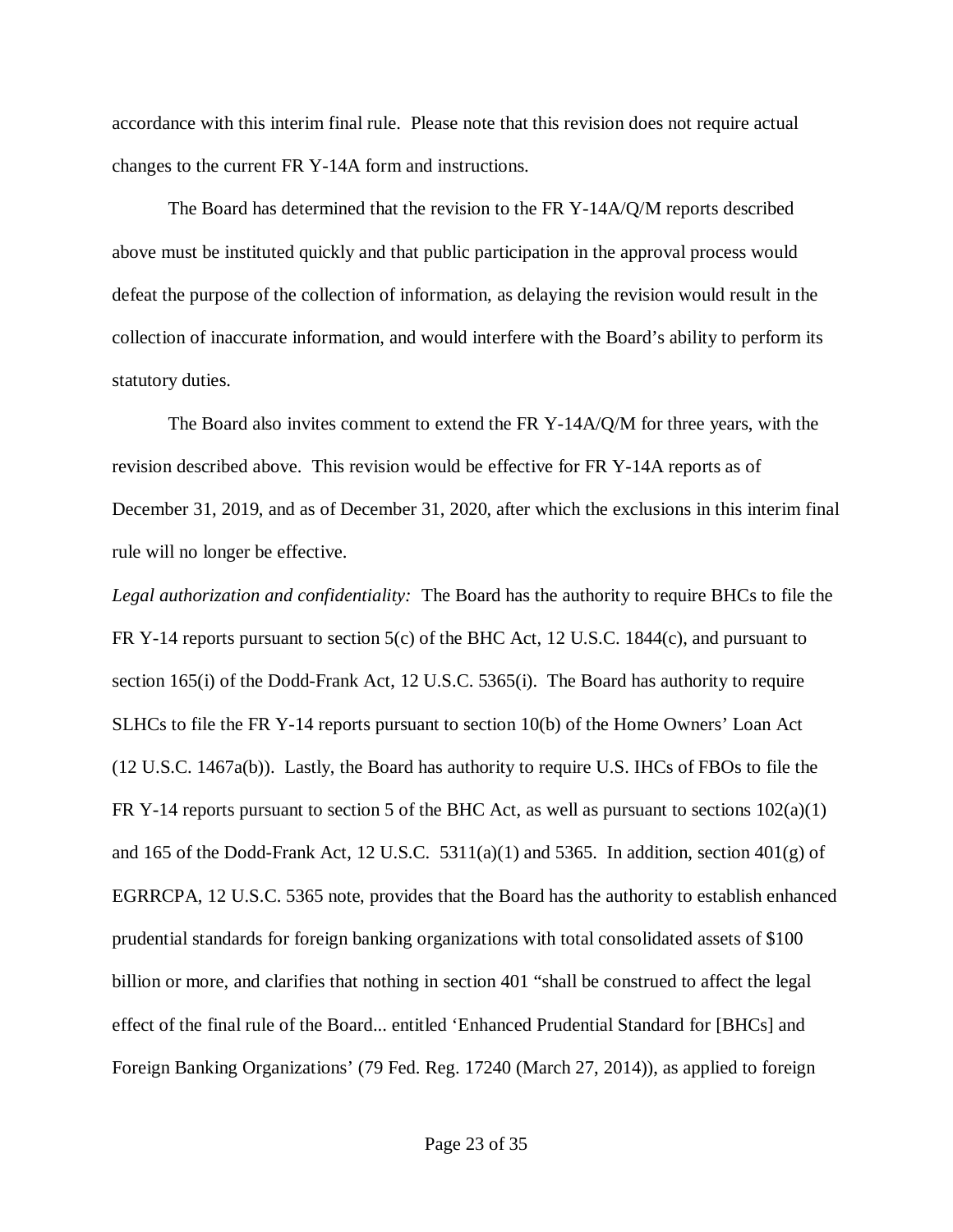banking organizations with total consolidated assets equal to or greater than \$100 million." <sup>[26](#page-23-0)</sup> The FR Y-14 reports are mandatory. The information collected in the FR Y-14 reports is collected as part of the Board's supervisory process, and therefore, such information is afforded confidential treatment pursuant to exemption 8 of the Freedom of Information Act (FOIA), 5 U.S.C. 552(b)(8). In addition, confidential commercial or financial information, which a submitter actually and customarily treats as private, and which has been provided pursuant to an express assurance of confidentiality by the Board, is considered exempt from disclosure under exemption 4 of the FOIA, 5 U.S.C. 552(b)(4).

(3) *Report title:* Banking Organization Systemic Risk Report.

*Agency form number:* FR Y-15.

*OMB control number:* 7100-0352.

*Effective Date:* June 30, 2020.

*Frequency:* Quarterly*.*

*Respondents:* The FR Y-15 panel is currently comprised of top-tier bank holding companies (BHCs), covered savings and loan holding companies (SLHCs), and intermediate holding companies (IHCs) with \$50 billion or more in total consolidated assets, and any BHC designated as a global systemically important bank holding company  $(GSIB)^{27}$  $(GSIB)^{27}$  $(GSIB)^{27}$  based on its method 1 score calculated as of December 31 of the previous calendar year that does not otherwise meet the consolidated assets threshold for BHCs.<sup>[28](#page-24-1)</sup> Pursuant to separate revisions to the FR Y-15 recently

<sup>&</sup>lt;sup>26</sup> The Board's Final Rule referenced in section  $401(g)$  of EGRRCPA specifically stated that the Board would require IHCs to file the FR Y-14 reports. See 79 Fed. Reg. 17240, 17304 (March 27, 2014).

<sup>&</sup>lt;sup>27</sup> See 12 CFR 217.402.

<span id="page-23-0"></span> $28$  According to the Board's statement issued in July 2018, the Board will take no action to require BHCs and covered SLHCs with less than \$100 billion in total consolidated assets to file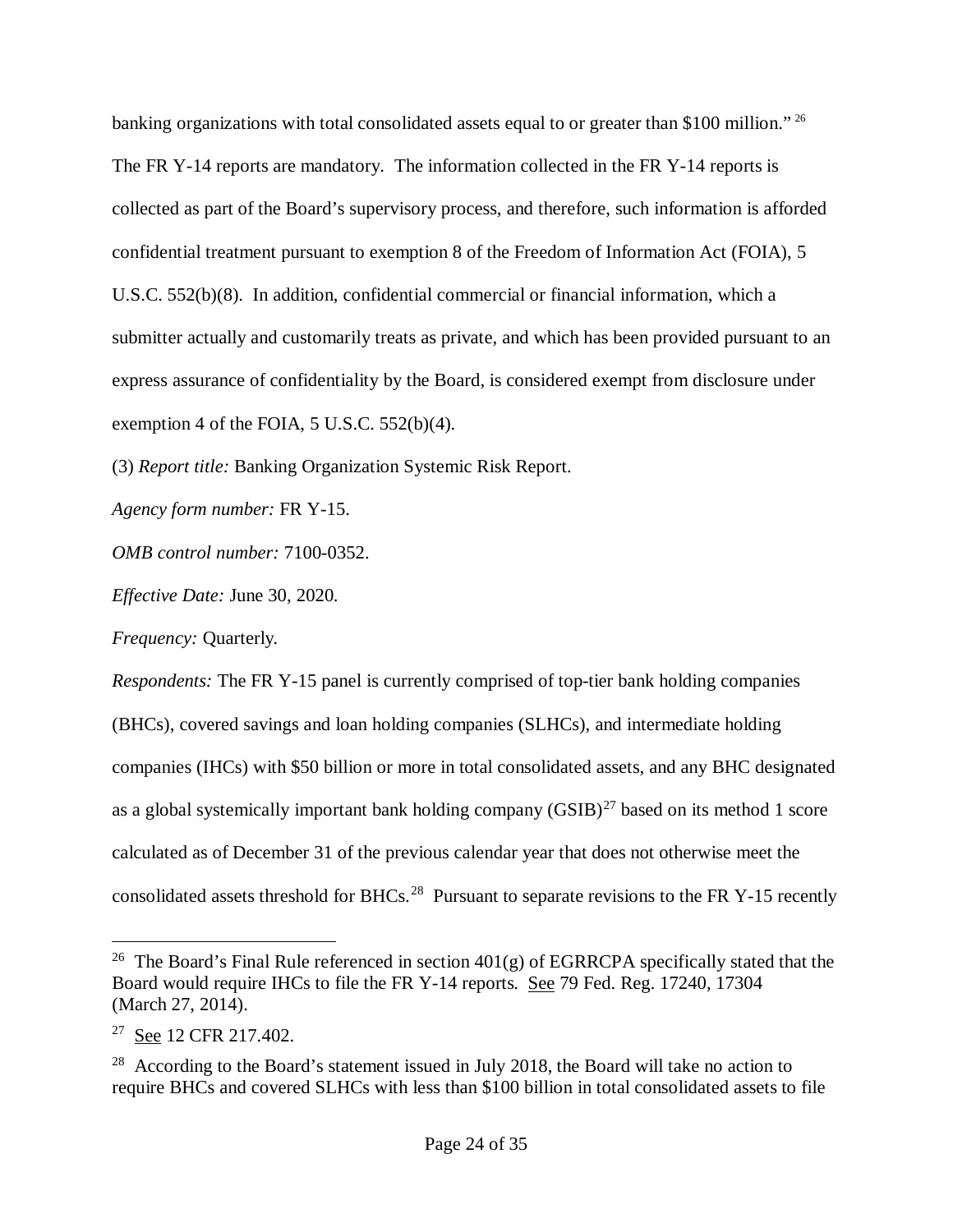made by the Board, the reporting panel for the FR Y-15 will, effective June 30, 2020, consist of U.S. BHCs and SLHCs with \$100 billion or more in consolidated assets, foreign banking organizations with \$100 billion or more in combined U.S. assets, and any BHC designated as a  $GSIB.<sup>29</sup>$  $GSIB.<sup>29</sup>$  $GSIB.<sup>29</sup>$ 

*Estimated number of respondents:* 43.

*Estimated average hours per response:* 

Reporting  $-404$ , Recordkeeping  $-1$ .

*Estimated annual burden hours:*

Reporting – 69,488, Recordkeeping – 172.

*General description of report*: Section 165 of the Dodd-Frank Wall Street Reform and Consumer Protection Act (Dodd-Frank Act)<sup>[30](#page-24-3)</sup> directs the Board to establish enhanced prudential standards, including risk-based capital requirements, for certain large financial institutions. These standards must be more stringent than the standards applicable to other financial institutions that do not present similar risks to U.S. financial stability. Additionally, these standards must increase in stringency based on several factors, including the size and risk characteristics of a company subject to the rule, and the Board must take into account the differences among bank holding companies and nonbank financial companies.

<span id="page-24-1"></span><span id="page-24-0"></span> $\overline{a}$ the FR Y-15, pursuant to the Economic Growth, Regulatory Relief, and Consumer Protection Act (EGRRCPA). See

[https://www.federalreserve.gov/newsevents/pressreleases/files/bcreg20180706b1.pdf.](https://www.federalreserve.gov/newsevents/pressreleases/files/bcreg20180706b1.pdf)

<span id="page-24-2"></span><sup>&</sup>lt;sup>29</sup> See Prudential Standards for Large Bank Holding Companies, Savings and Loan Holding Companies, and Foreign Banking Organizations, 84 FR 59032 (Nov. 1, 2019).

<span id="page-24-3"></span><sup>30</sup> Pub. L. No. 111–203 (2010); 12 U.S.C. 5365.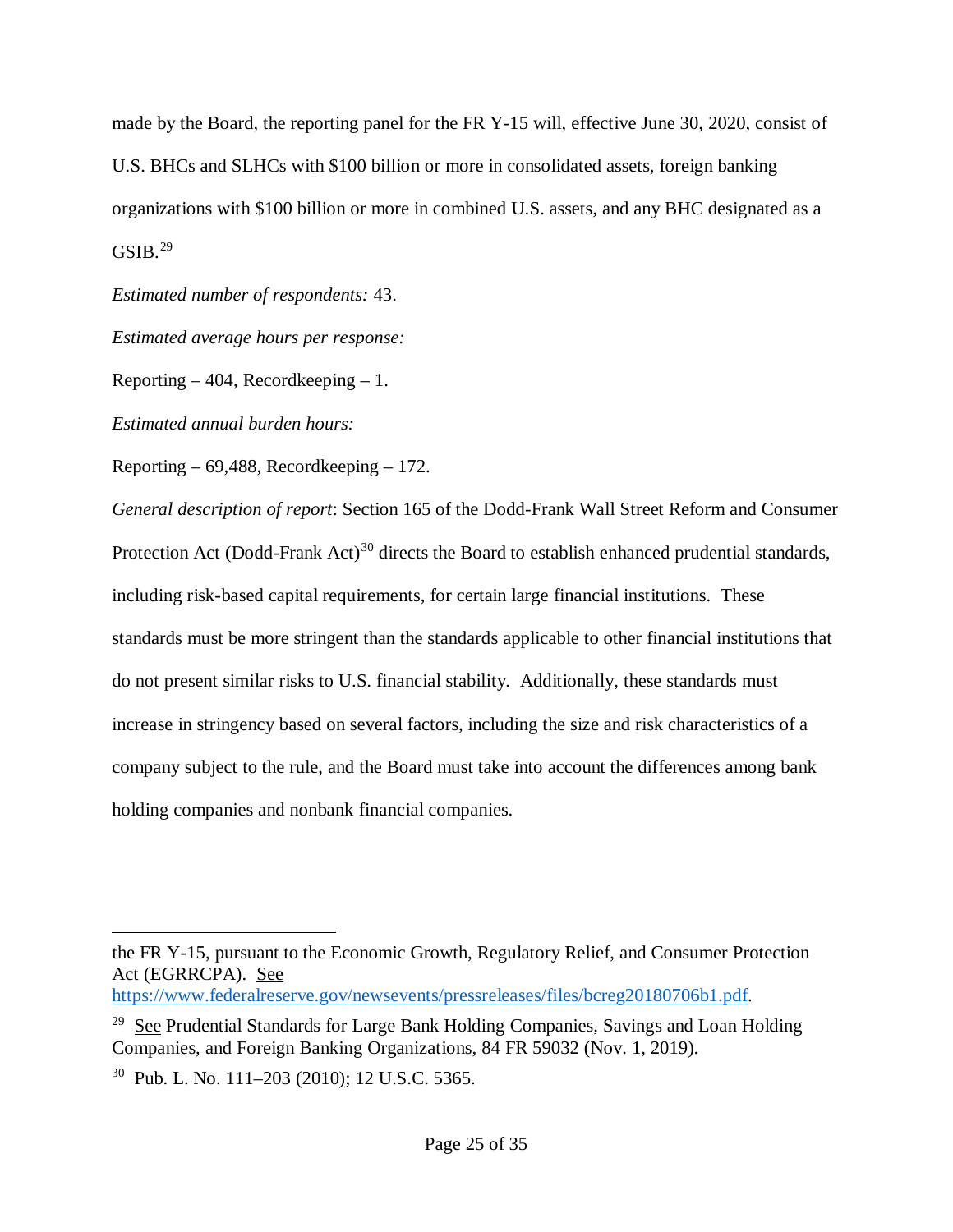Pursuant to the requirement to establish enhanced risk-based capital standards under section 165 of the Dodd-Frank Act, the Board published a final rule establishing a GSIB surcharge on the largest, most interconnected U.S. BHCs in August  $2015$ <sup>[31](#page-25-0)</sup>. The GSIB surcharge is calculated using an indicator-based approach that focuses on those aspects of a BHC's operations that are likely to generate negative externalities in the case of its failure or distress. The rule's methodologies assess six components of a BHC's systemic footprint: size, interconnectedness, substitutability, complexity, cross-jurisdictional activity, and reliance on short-term wholesale funding. The indicators comprising these six components are reported on the FR Y-15. More generally, the FR Y-15 report is used to monitor the systemic risk profile of the institutions that are subject to enhanced prudential standards under section 165.

Additionally, section 604 of the Dodd-Frank Act requires that the Board consider the extent to which a proposal would result in greater or more concentrated risks to the stability of the United States banking or financial system as part of its review of certain banking applications.<sup>[32](#page-25-1)</sup> The data reported on the FR Y-15 are used by the Board to analyze the systemic risk implications of such applications.

The FR Y-15 consists of the following schedules:

- Schedule  $A Size$  Indicator
- Schedule B Interconnectedness Indicators
- Schedule  $C -$  Substitutability Indicators
- Schedule  $D$  Complexity Indicators
- Schedule E Cross-Jurisdictional Activity Indicators

<span id="page-25-0"></span> <sup>31</sup> 80 FR 49082 (August 14, 2015).

<span id="page-25-1"></span><sup>&</sup>lt;sup>32</sup> Pub. L. No. 111–203, 604(d), (f); 12 U.S.C. 1842(c)(7), 1843(j)(2)(A), and 1828(c)(5).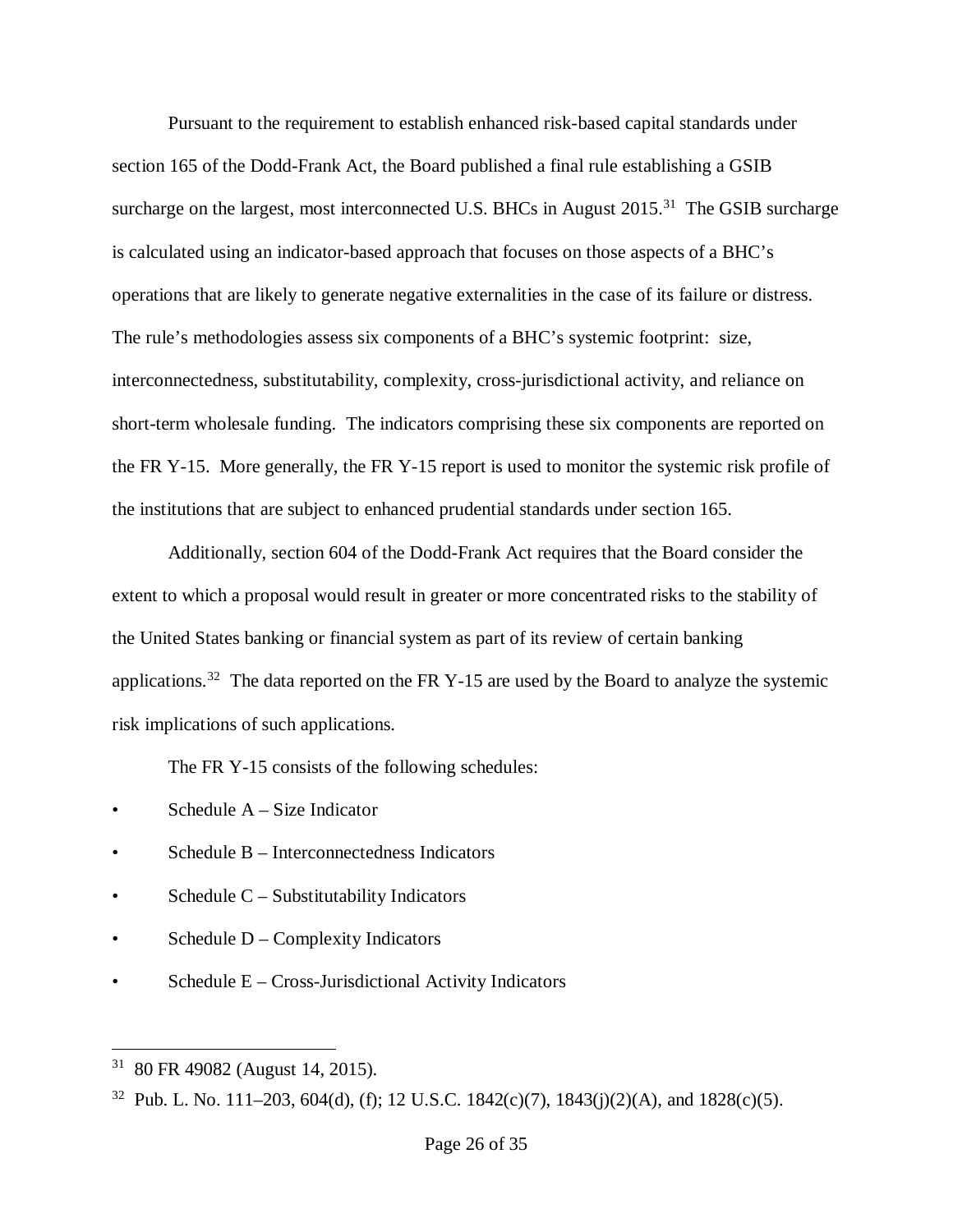- Schedule  $F -$  Ancillary Indicators
- Schedule G Short-term Wholesale Funding Indicator

Some of the reporting requirements within the schedules overlap with data already collected in the Consolidated Financial Statements for Holding Companies (FR Y-9C; OMB No. 7100- 0128), the Country Exposure Report (FFIEC 009; OMB No. 7100-0035), and the Regulatory Capital Reporting for Institutions Subject to the Advanced Capital Adequacy Framework (FFIEC 101; OMB No. 7100-0319). Where relevant data are already collected by those reports, the FR Y-15 automatically populates items based on the source form so that the information does not need to be reported twice. Automatically retrieved items are listed in the general instructions of the FR Y-15, under section H, titled "Data Items Automatically Retrieved from Other Reports." *Legal authorization and confidentiality*: The Board has the authority to require BHCs, SLHCs, FBOs and IHCs, to file the FR Y-15 pursuant to, respectively, section 5 of the BHC Act (12 U.S.C. 1844), section 10(b) of the Home Owners' Loan Act (12 U.S.C. 1467a(b)), and section 5 of the BHC Act, in conjunction with section 8 of the International Banking Act (12 U.S.C. 3106). The FR Y-15 reports are mandatory. The data collected on the FR Y-15 are made public unless a specific request for confidentiality is submitted by the reporting entity, either on the FR Y-15 or on the form from which the data item is obtained. Such information will be accorded confidential treatment under exemption 4 of the Freedom of Information Act (FOIA) if the submitter substantiates its assertion that disclosure would likely cause substantial competitive harm. A number of the items in the FR Y-15 are retrieved from the FR Y-9C, FFIEC 101, and FFIEC 009. Confidential treatment also will extend to any automatically calculated items on the FR Y-15 that have been derived from confidential data items and that, if released, would reveal the underlying confidential data. To the extent confidential data collected under the FR Y-15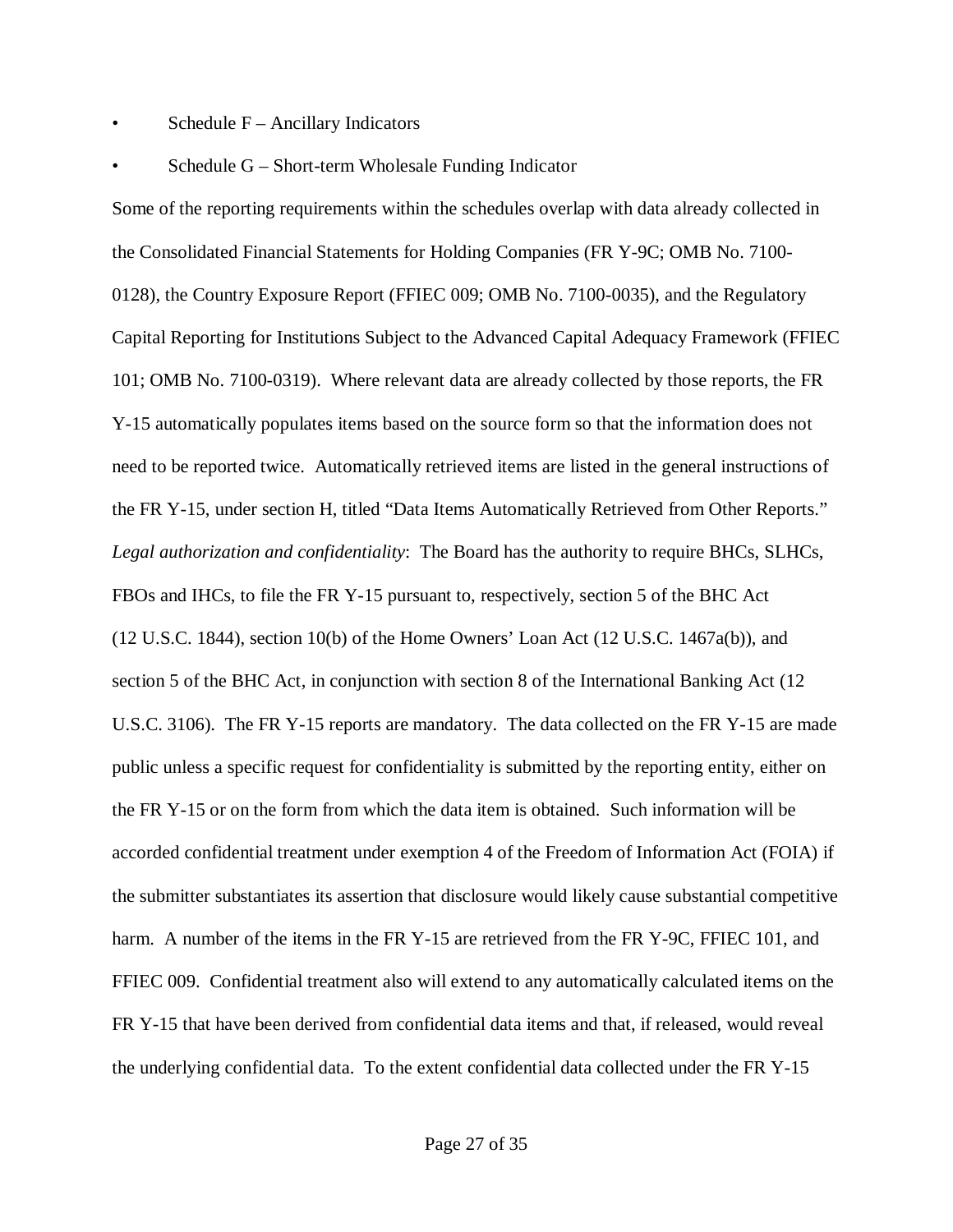will be used for supervisory purposes, it may be exempt from disclosure under Exemption 8 of FOIA (5 U.S.C. 552(b)(8)).

*Current actions*: The Board has temporarily revised the instructions to the FR Y-15 to ensure that the FR Y-15 is not impacted by the revised calculation of the supplementary leverage ratio pursuant to this interim final rule. Specifically, the Board has deleted from the FR Y-15 instructions a statement indicating that Schedule A, item 3(a), "Other on-balance sheet assets" will be automatically populated for banking organizations that file the Regulatory Capital Reporting for Institutions Subject to the Advanced Capital Adequacy Framework (FFIEC 101; OMB No. 7100-0319) for the same reporting period from FFIEC 101, Schedule A, item 2.1. Instead, all FR Y-15 respondents will be required to report Schedule A, item 3(a) according to the instructions for that item. The purpose of this temporary revision is to ensure that the systemic risk indicators reported on the FR Y-15 are not affected by the changes to the capital rule included in this interim final rule, regardless of whether conforming revisions are subsequently made to the FFIEC 101 report. This revision ensures that the size indicator continues to capture all on-balance sheet assets, consistent with the intent of the indicator.

The Board has determined that the revisions to the FR Y-15 described above must be instituted quickly and that public participation in the approval process would defeat the purpose of the collection of information, as delaying the revisions would result in the collection of inaccurate information, and would interfere with the Board's ability to perform its statutory duties.

The Board also invites comment to extend the FR Y-15 for three years, with the revisions described above.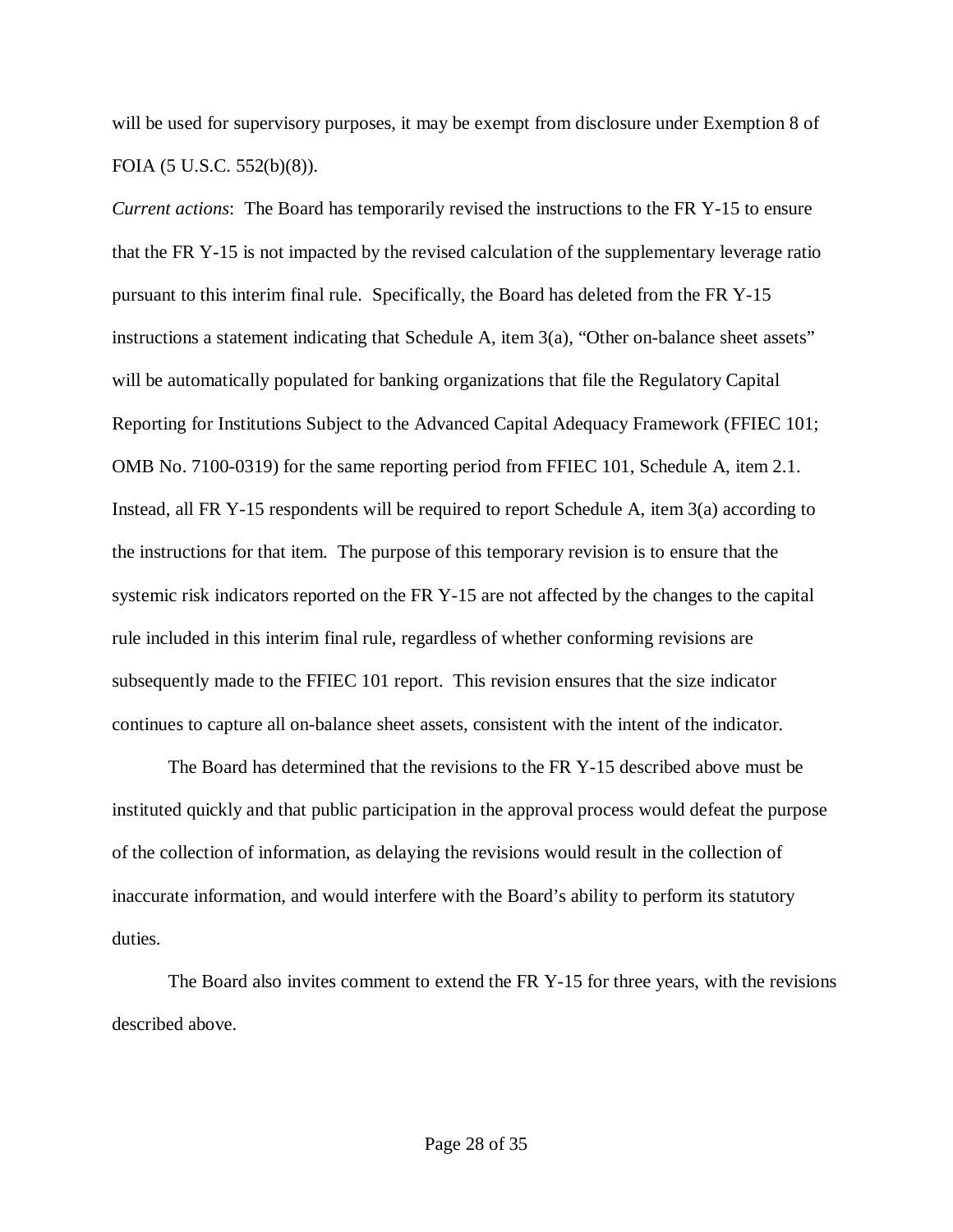(3) *Title of Information Collection*: Recordkeeping and Disclosure Requirements Associated with Regulation Q.

*Agency form number*: FR Q.

*OMB control number*: 7100-0313.

*Frequency*: Quarterly, annual.

*Affected Public*: Businesses or other for-profit.

*Respondents*: State member banks (SMBs), bank holding companies (BHCs), U.S. intermediate holding companies (IHCs), savings and loan holding companies (SLHCs), and global systemically important bank holding companies (GSIBs).

*Legal authorization and confidentiality*: This information collection is authorized by section 38(o) of the Federal Deposit Insurance Act (12 U.S.C. 1831o(c)), section 908 of the International Lending Supervision Act of 1983 (12 U.S.C. 3907(a)(1)), section 9(6) of the Federal Reserve Act (12 U.S.C. 324), and section 5(c) of the Bank Holding Company Act (12 U.S.C. 1844(c)). The obligation to respond to this information collection is mandatory. If a respondent considers the information to be trade secrets and/or privileged such information could be withheld from the public under the authority of the Freedom of Information Act (5 U.S.C. 552(b)(4)).

Additionally, to the extent that such information may be contained in an examination report such information could also be withheld from the public (5 U.S.C. 552 (b)(8)). Estimated number of respondents: 1,431 (of which 19 are advanced approaches institutions).

*Estimated average hours per response:*

Minimum Capital Ratios

Recordkeeping (Ongoing)—16.

Standardized Approach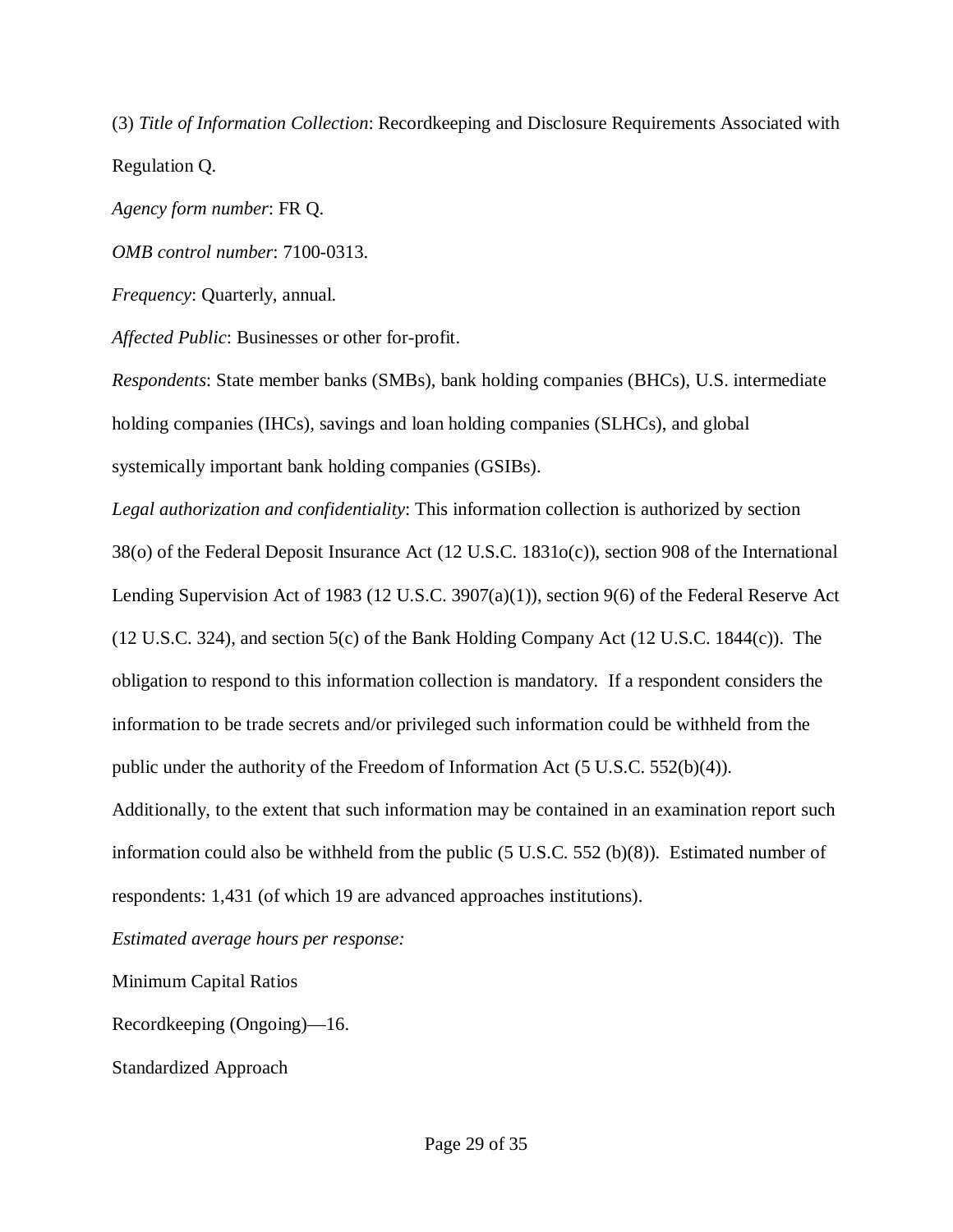Recordkeeping (Initial setup)—122. Recordkeeping (Ongoing)—20. Disclosure (Initial setup)—226.25. Disclosure (Ongoing quarterly)—131.25. Advanced Approach Recordkeeping (Initial setup)—460. Recordkeeping (Ongoing)—540.77. Recordkeeping (Ongoing quarterly)—20. Disclosure (Initial setup)—328. Disclosure (Ongoing)—5.78. Disclosure (Ongoing quarterly)—41. Disclosure (Table 13 quarterly)—5. Risk-based Capital Surcharge for GSIBs Recordkeeping (Ongoing)—0.5. *Total estimated annual burden:* 1,136 hours initial setup, 80,173 hours for ongoing. *Current actions*: The Board has temporarily revised the FR Q information collection to reflect a

revision to the disclosure requirements contained in the Board's Regulation Q. Generally, section 217.173 of the Board's Regulation Q requires each advanced approaches Board-regulated institution and a Category III Board-regulated institution that is required to publicly disclose its supplementary leverage ratio pursuant to section 217.172(d) of Regulation Q to make certain disclosures, which are listed in Table 13 of section 217.173. Pursuant to this interim final rule, a Board-regulated institution that is required to make such disclosures will be required exclude the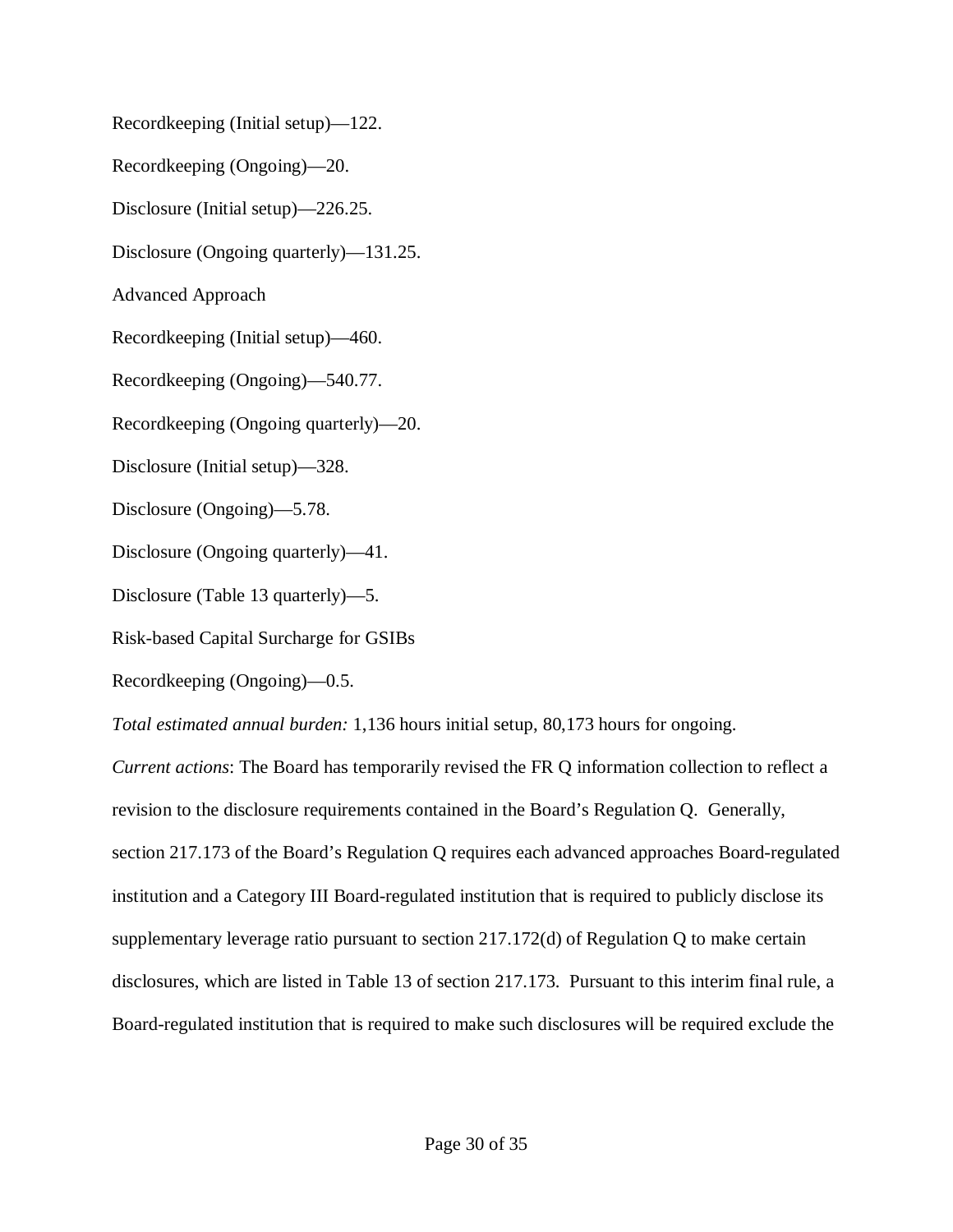balance sheet carrying value of U.S. Treasury securities funds on deposit at a Federal Reserve Bank from its disclosures under Table 13 of section 217.173.

The Board has determined that the revision to the FR Q described above must be instituted quickly and that public participation in the approval process would defeat the purpose of the collection of information, as delaying the revisions would result in the collection of inaccurate information, and would interfere with the Board's ability to perform its statutory duties.

The Board also invites comment to extend the FR Y-Q for three years, with the revision described above. This revision would be effective for FR Q as of dates up to and including March 31, 2021, the date after which the exclusions in this interim final rule will no longer be effective.

## *D. Regulatory Flexibility Act*

The Regulatory Flexibility Act  $(RFA)^{33}$  $(RFA)^{33}$  $(RFA)^{33}$  requires an agency to consider whether the rules it proposes will have a significant economic impact on a substantial number of small entities.<sup>34</sup> The RFA applies only to rules for which an agency publishes a general notice of proposed rulemaking pursuant to 5 U.S.C. 553(b). As discussed previously, consistent with section  $553(b)(3)(B)$  of the APA, the Board has determined for good cause that general notice and opportunity for public comment is unnecessary, and therefore the Board is not issuing a notice of proposed rulemaking. Accordingly, the Board has concluded that the RFA's requirements relating to initial and final regulatory flexibility analysis do not apply.

<span id="page-30-0"></span><sup>33 5</sup> U.S.C. 601 et seq.

<span id="page-30-1"></span> $34$  Under regulations issued by the Small Business Administration, a small entity includes a depository institution, bank holding company, or savings and loan holding company with total assets of \$600 million or less and trust companies with total assets of \$41.5 million or less. See 13 CFR 121.201.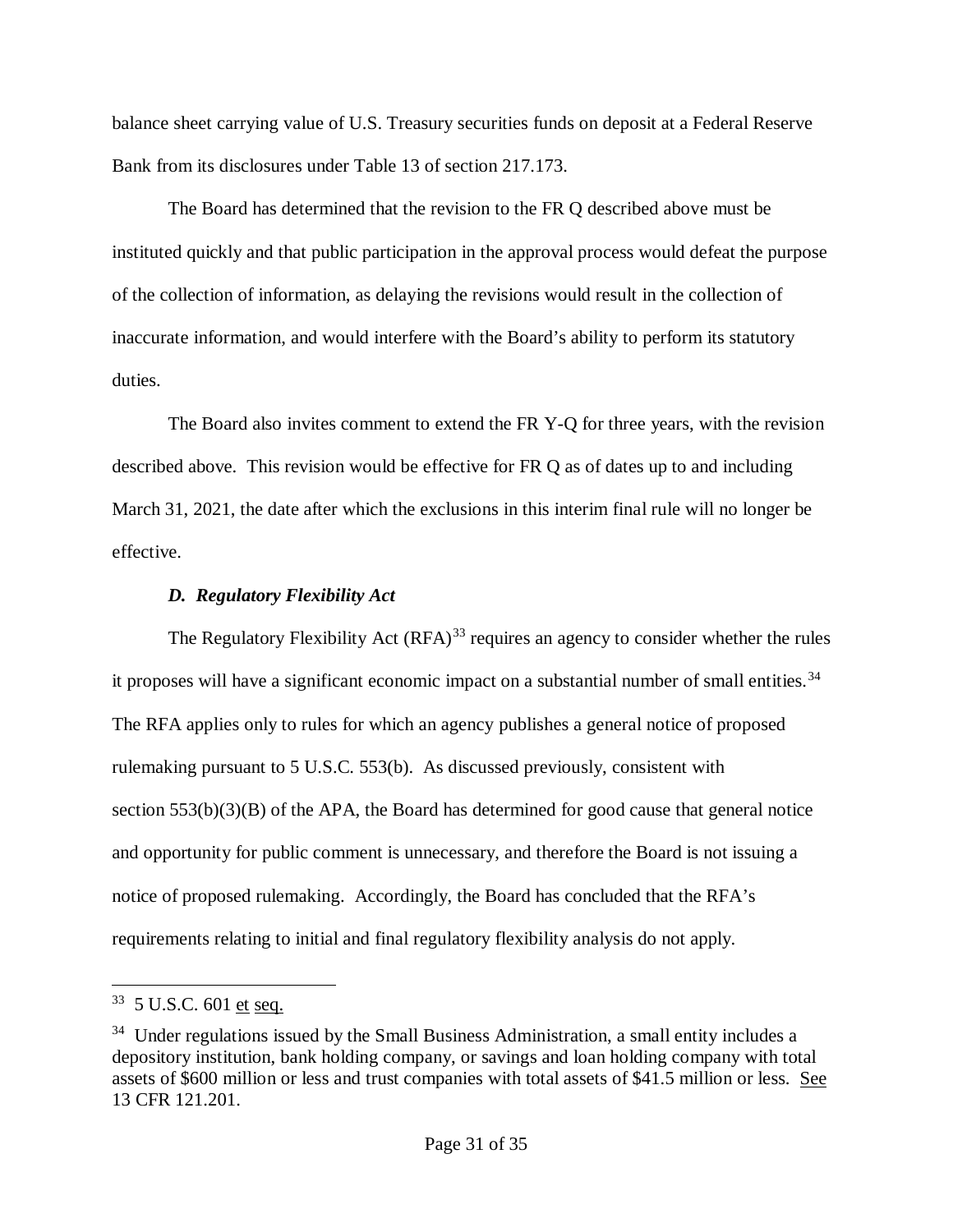Nevertheless, the Board seeks comment on whether, and the extent to which, the interim final rule would affect a significant number of small entities.

#### *E. Riegle Community Development and Regulatory Improvement Act of 1994*

Pursuant to section 302(a) of the Riegle Community Development and Regulatory Improvement Act (RCDRIA),  $35$  in determining the effective date and administrative compliance requirements for new regulations that impose additional reporting, disclosure, or other requirements on IDIs, each Federal banking agency must consider, consistent with the principle of safety and soundness and the public interest, any administrative burdens that such regulations would place on depository institutions, including small depository institutions, and customers of depository institutions, as well as the benefits of such regulations. In addition, section 302(b) of RCDRIA requires new regulations and amendments to regulations that impose additional reporting, disclosures, or other new requirements on IDIs generally to take effect on the first day of a calendar quarter that begins on or after the date on which the regulations are published in final form, with certain exceptions, including for good cause.<sup>[36](#page-31-1)</sup> For the reasons described above, the Board finds good cause exists under section 302 of RCDRIA to publish this interim final rule with an immediate effective date.

As such, the final rule will be effective on immediately. Nevertheless, the Board seeks comment on RCDRIA.

 $35$  12 U.S.C. 4802(a).

<span id="page-31-1"></span><span id="page-31-0"></span><sup>36 12</sup> U.S.C. 4802.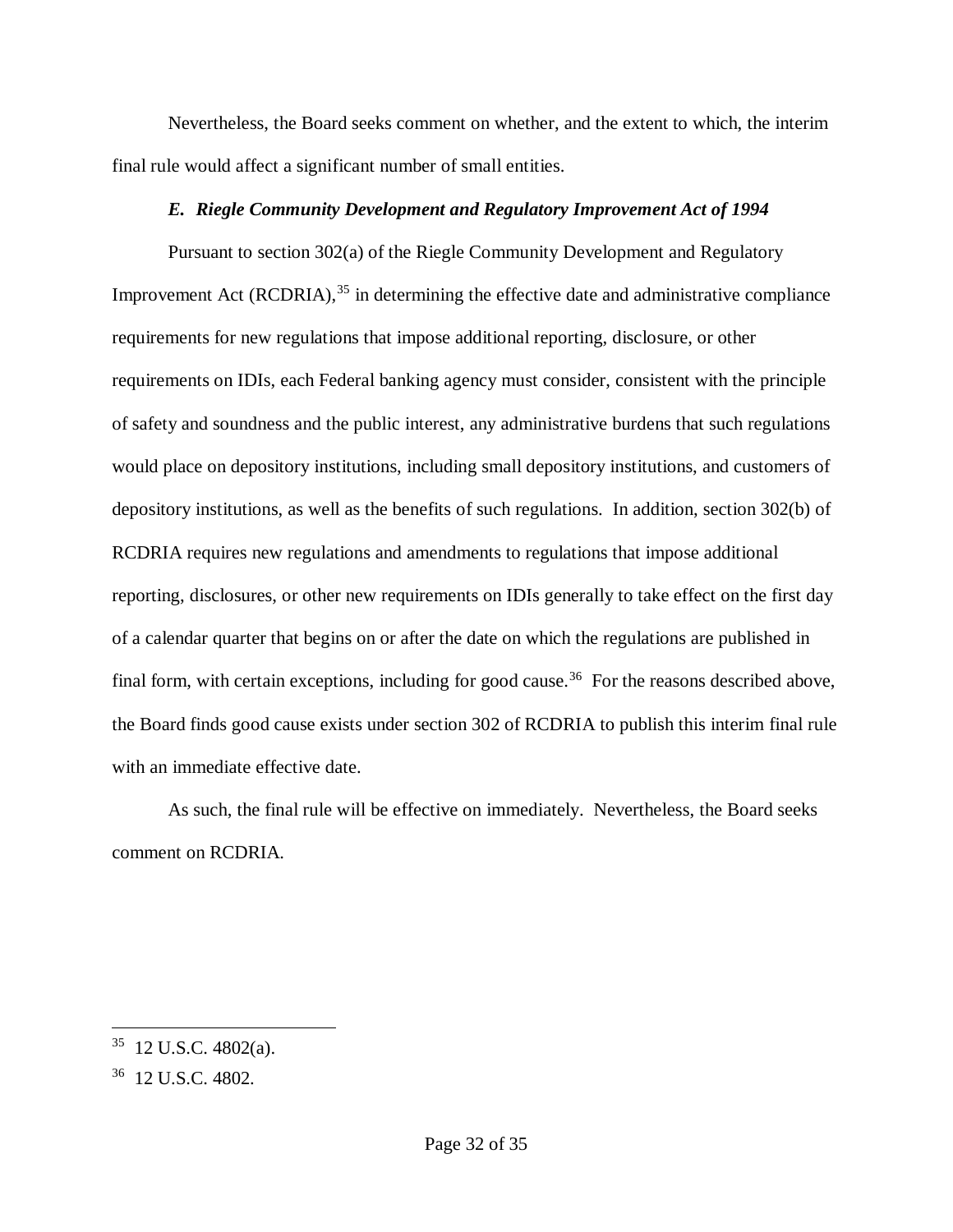## *F. Use of Plain Language*

Section 722 of the Gramm-Leach-Bliley Act<sup>[37](#page-32-0)</sup> requires the Federal banking agencies to use plain language in all proposed and final rules published after January 1, 2000. The Board has sought to present the interim final rule in a simple and straightforward manner. The Board invites comments on whether there are additional steps it could take to make the rule easier to understand. For example:

- Have we organized the material to suit your needs? If not, how could this material be better organized?
- Are the requirements in the regulation clearly stated? If not, how could the regulation be more clearly stated?
- Does the regulation contain language or jargon that is not clear? If so, which language requires clarification?
- Would a different format (grouping and order of sections, use of headings, paragraphing) make the regulation easier to understand? If so, what changes to the format would make the regulation easier to understand? What else could we do to make the regulation easier to understand?

## **List of Subjects**

## **12 CFR Part 217**

Administrative practice and procedure, Banks, Banking, Federal Reserve System,

Holding companies, Reporting and recordkeeping requirements, Securities.

## **Authority and Issuance**

For the reasons stated in the preamble, the Board of Governors of the Federal Reserve

System amends 12 CFR chapter II as follows:

<span id="page-32-0"></span> <sup>37 12</sup> U.S.C. 4809.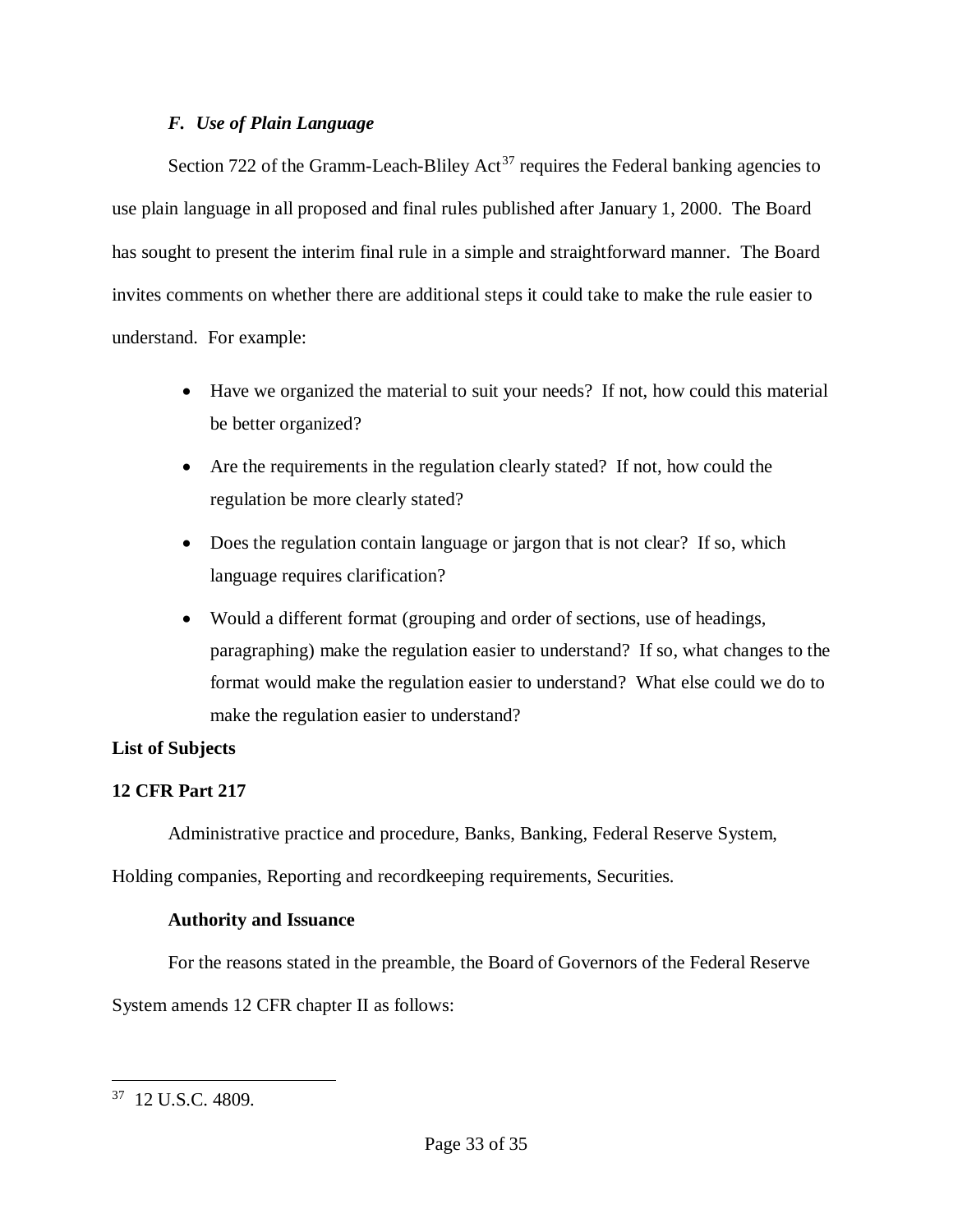# **PART 217—CAPITAL ADEQUACY OF BANK HOLDING COMPANIES, SAVINGS AND LOAN HOLDING COMPANIES, AND STATE MEMBER BANKS (REGULATION Q)**

1. The authority citation for part 217 continues to read as follows:

Authority: 12 U.S.C. 248(a), 321-338a, 481-486, 1462a, 1467a, 1818, 1828, 1831n, 1831o, 1831p-1, 1831w, 1835, 1844(b), 1851, 3904, 3906-3909, 4808, 5365, 5368, 5371 and 5371 note.

#### **Subpart G – Transition Provisions**

2. Add § 217.303 to read as follows:

## **§217.303 Temporary Exclusions from Total Leverage Exposure.**

(a) *In general*. Subject to the limitations in paragraphs (b) and (c) of this section and notwithstanding any other requirement in this part, a Board-regulated institution that is a depository institution holding company or a U.S. intermediate holding company, when calculating on-balance sheet assets as of each day of a reporting quarter for purposes of determining the Board-regulated institution's total leverage exposure under  $\S 217.10(c)(4)$ , must exclude the balance sheet carrying value of the following items:

- (1) U.S. Treasury securities; and
- (2) Funds on deposit at a Federal Reserve Bank.

(b) *Termination of exclusions*. The exclusions required pursuant to paragraph (a) of this section terminate after the calendar quarter ending on March 31, 2021.

(c) *Custodial banking organizations*. A custodial banking organization that is a depository institution holding company or a U.S. intermediate holding company must reduce the